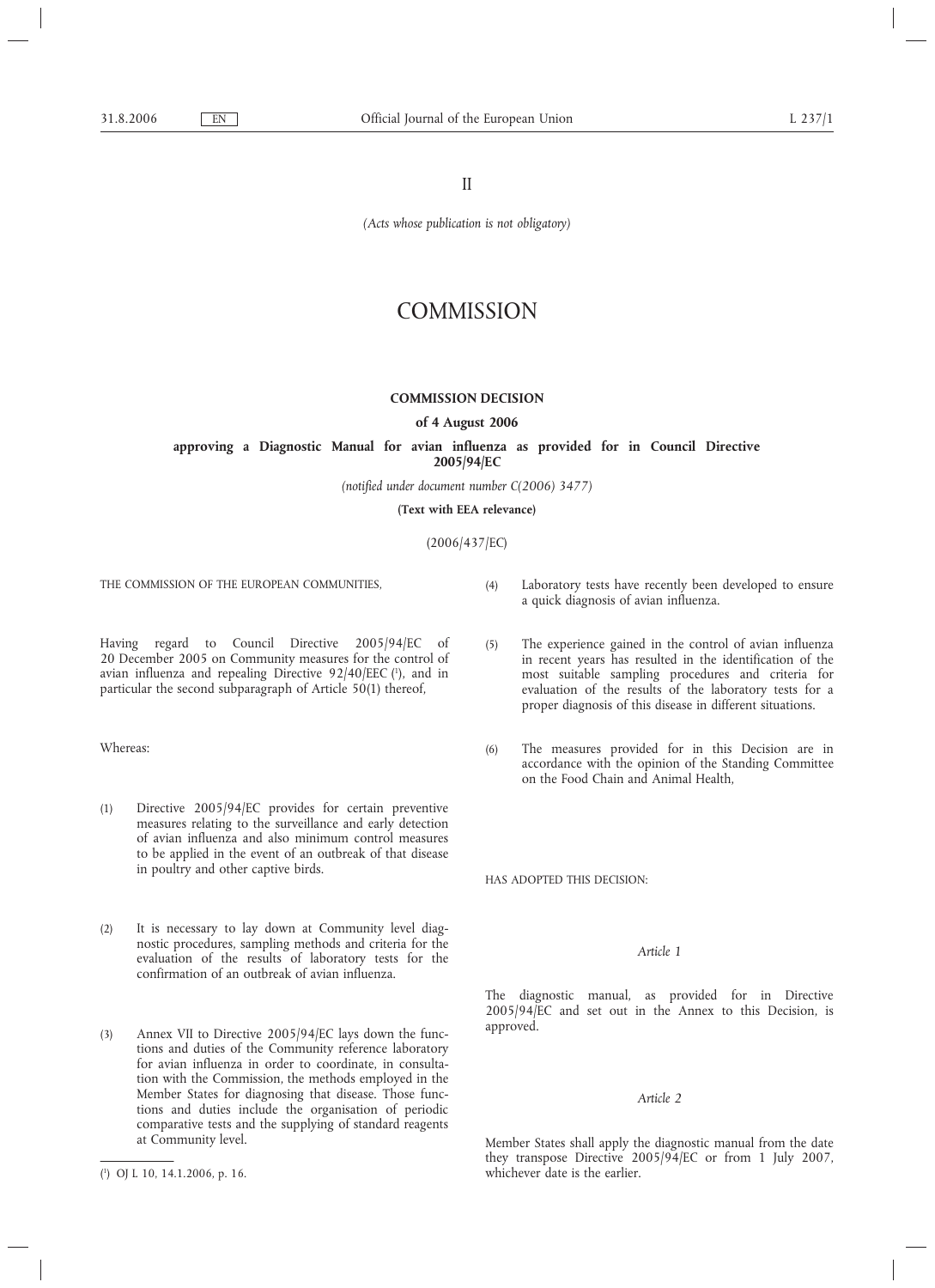# *Article 3*

This Decision is addressed to the Member States.

Done at Brussels, 4 August 2006.

*For the Commission* Markos KYPRIANOU *Member of the Commission*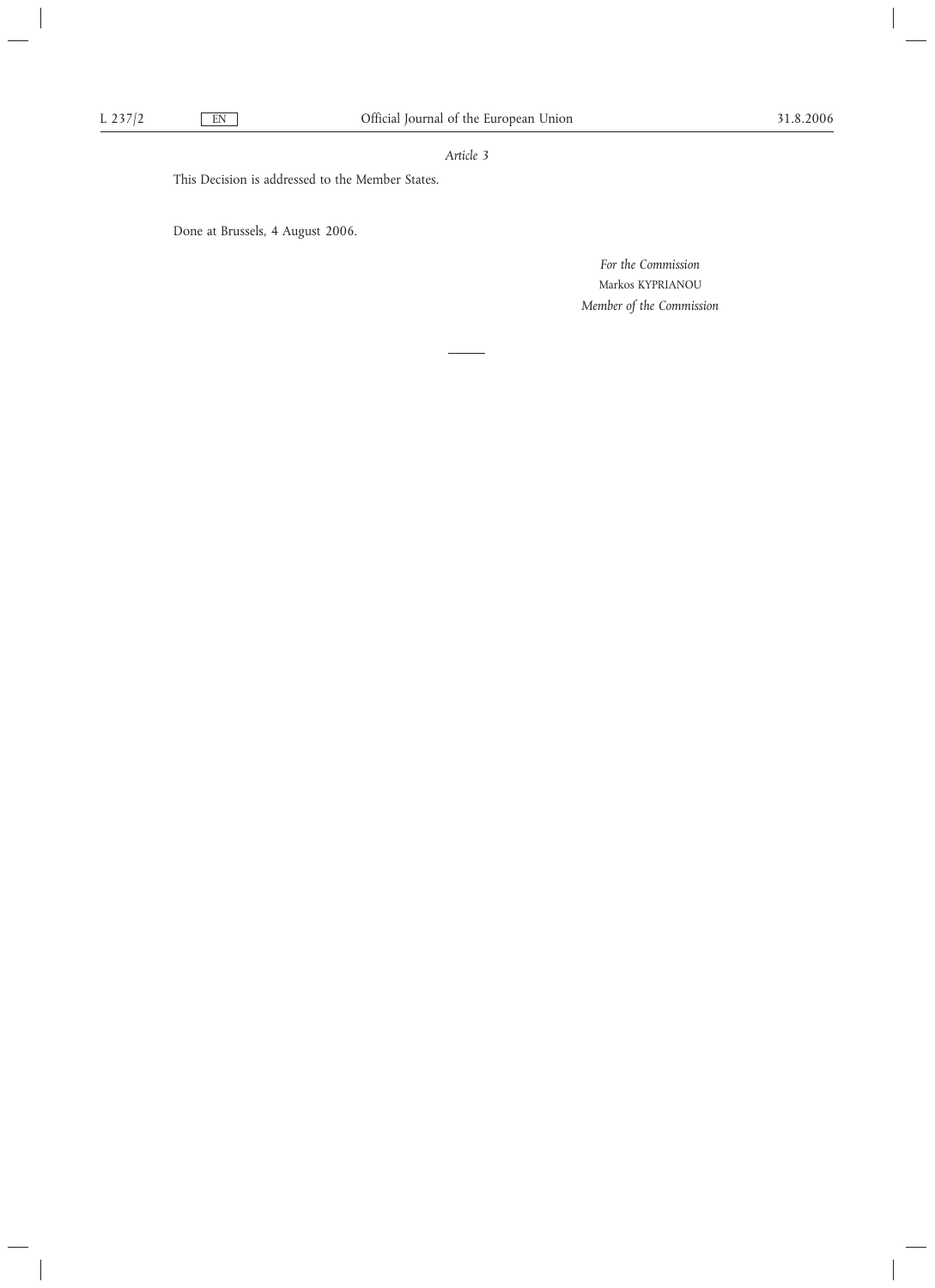### *ANNEX*

# **DIAGNOSTIC MANUAL FOR AVIAN INFLUENZA**

# CHAPTER I

#### *Introduction, objectives and definitions*

- 1. In order to ensure uniform procedures for the diagnosis of avian influenza (AI) in the Community, this diagnostic manual sets out:
	- (a) guidelines and minimum requirements for diagnostic procedures, sampling methods and criteria for the evaluation of the results of laboratory tests for a proper diagnosis of AI;
	- (b) the laboratory tests to be used for the diagnosis of AI and the laboratory techniques to be used for the genetic typing of AI virus isolates;
	- (c) minimum bio-safety requirements and quality standards to be observed by the diagnostic laboratories and for the transport of samples.
- 2. This diagnostic manual is addressed to the authorities responsible for the control of AI. Therefore, it mainly concerns principles and applications of laboratory tests and the evaluation of their results, as well as laboratory techniques.
- 3. For the purpose of this diagnostic manual, in addition to the definitions in Article 2 of Directive 2005/94/EC, the following definition also applies:

'diagnostic specimen' means any animal material including a whole carcase being transported for diagnostic or investigational purposes, but excluding live infected animals.

- 4. The confirmation of AI in poultry and other captive birds must be in accordance with the procedures, sampling methods and criteria for the evaluation of the results of laboratory tests set out in this diagnostic manual, and be based on one or more of the criteria in points (a), (b) and (c):
	- (a) the detection of infectious virus, antigen or specific genetic material in samples of poultry or other birds' tissues, organs, blood or excreta;
	- (b) the detection of clinical signs and post-mortem lesions of disease in those birds;
	- (c) the demonstration of a specific antibody response in blood samples of those birds.
- 5. The confirmation of infection of mammals with an influenza A virus of avian origin which is either highly pathogenic or if low pathogenic of the H5 or H7 subtypes must be based on one or more of the criteria in points (a) or  $(h)$ :
	- (a) the detection of the AI infectious virus, antigen or specific genetic material in samples of tissues, organs, blood or excreta from mammals;
	- (b) the demonstration of a specific antibody response to AI in blood samples from mammals.
- 6. The procedures, sampling methods and criteria for the evaluation of the results of laboratory tests must be:
	- (a) those set out in this diagnostic manual; or
	- (b) those authorised by the competent authority provided that:
		- (i) the sensitivity and specificity of the authorised laboratory tests have been demonstrated as being effective following a comparative test organised by the Community reference laboratory for avian influenza (Community reference laboratory); or
		- (ii) where no such evaluation has been organised by the Community reference laboratory for a specific type of laboratory test, the sensitivity and specificity of the authorised laboratory test have been validated by the national reference laboratory so that the laboratory test is fit for the purpose for which it is used; the results of such validation must be submitted to the Community reference laboratory for review.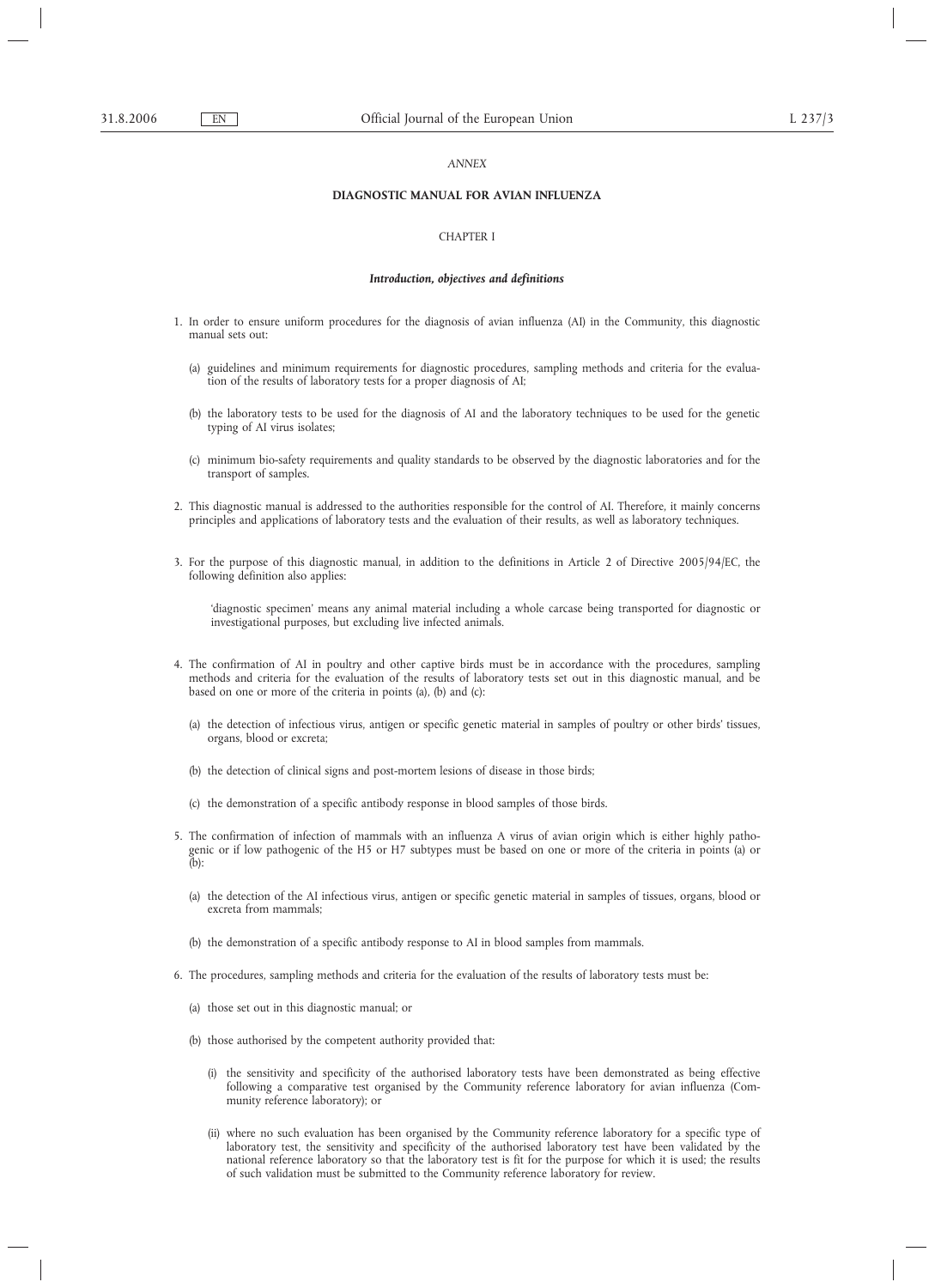## CHAPTER II

#### *Description of AI with emphasis on differential diagnosis*

# 1. **Aetiology and virulence**

AI is a highly contagious viral infection caused by viruses of the family *Orthomyxoviridae*, genus *influenzavirus A*. Influenza A viruses are the only orthomyxoviruses known to infect birds. Many species of birds have been shown to be susceptible to infection with influenza A viruses; aquatic birds form a major reservoir of such viruses, but the overwhelming majority of isolates have been of low pathogenicity in chickens and turkeys, the main birds of economic importance to be affected by the disease.

Influenza A viruses have antigenically related nucleoproteins and antigenically related matrix proteins, but are classified into subtypes on the basis of the antigenic relatedness of the surface glycoproteins haemagglutinin (HA) and neuraminidase (NA). At present, 16 HA subtypes (H1–H16) and 9 NA subtypes (N1–N9) are recognised. Each influenza A virus has one HA and one NA antigen, apparently in any combination.

Influenza A viruses are divided into two groups on the bases of their ability to cause disease in susceptible poultry:

- (a) **highly pathogenic avian influenza (HPAI)** viruses, which cause an extremely serious disease characterised by generalised infection of the infected poultry, where they may induce very high flock mortality (up to 100 %); and
- (b) **low pathogenic avian influenza (LPAI**) viruses, which cause a mild, primarily respiratory, disease in poultry, unless there is exacerbation by other co-infections or factors.

Wild birds, especially migratory waterfowl, play a very important role as the influenza A virus reservoir, as shown by the isolation of nearly all possible combinations of HA and NA subtypes from wild birds. Generally, except when there has been spill-over of HPAI from infected poultry, only LPAI viruses are detected in wild birds.

Primary introductions of AI viruses to poultry farms most likely originate from direct or indirect contact with wild birds.

In domestic poultry, there is a possibility that such LPAI viruses introduced from a wild reservoir may circulate undetected, as clinical signs are often mild or absent.

Once introduced into poultry, LPAI virus strains of H5 and H7 subtypes may then mutate into HPAI strains. To date, only viruses of the H5 and H7 subtypes have been shown to cause HPAI.

Although it appears that several mechanisms may be responsible for mutation from the LPAI to the HPAI virus, the factors that bring about this mutation are not known. In some instances mutation seems to have taken place rapidly at the primary site after introduction from wild birds, in other instances the LPAI virus has circulated in poultry for months before mutating. Therefore, it is impossible to predict if and when such mutation will occur. However, it may reasonably be assumed that the more widespread the circulation of LPAI in poultry, the higher the chances that mutation to HPAI will occur.

The incubation period is difficult to estimate and probably varies with the strain of virus and host, usually five to six days is quoted, but the range for individual birds is probably from a few hours to about seven days.

# 2. **Clinical signs in birds infected with HPAI virus**

The clinical signs are very variable and are influenced by factors such as the virulence of the infecting virus, the species affected, age, sex, concurrent diseases and environment.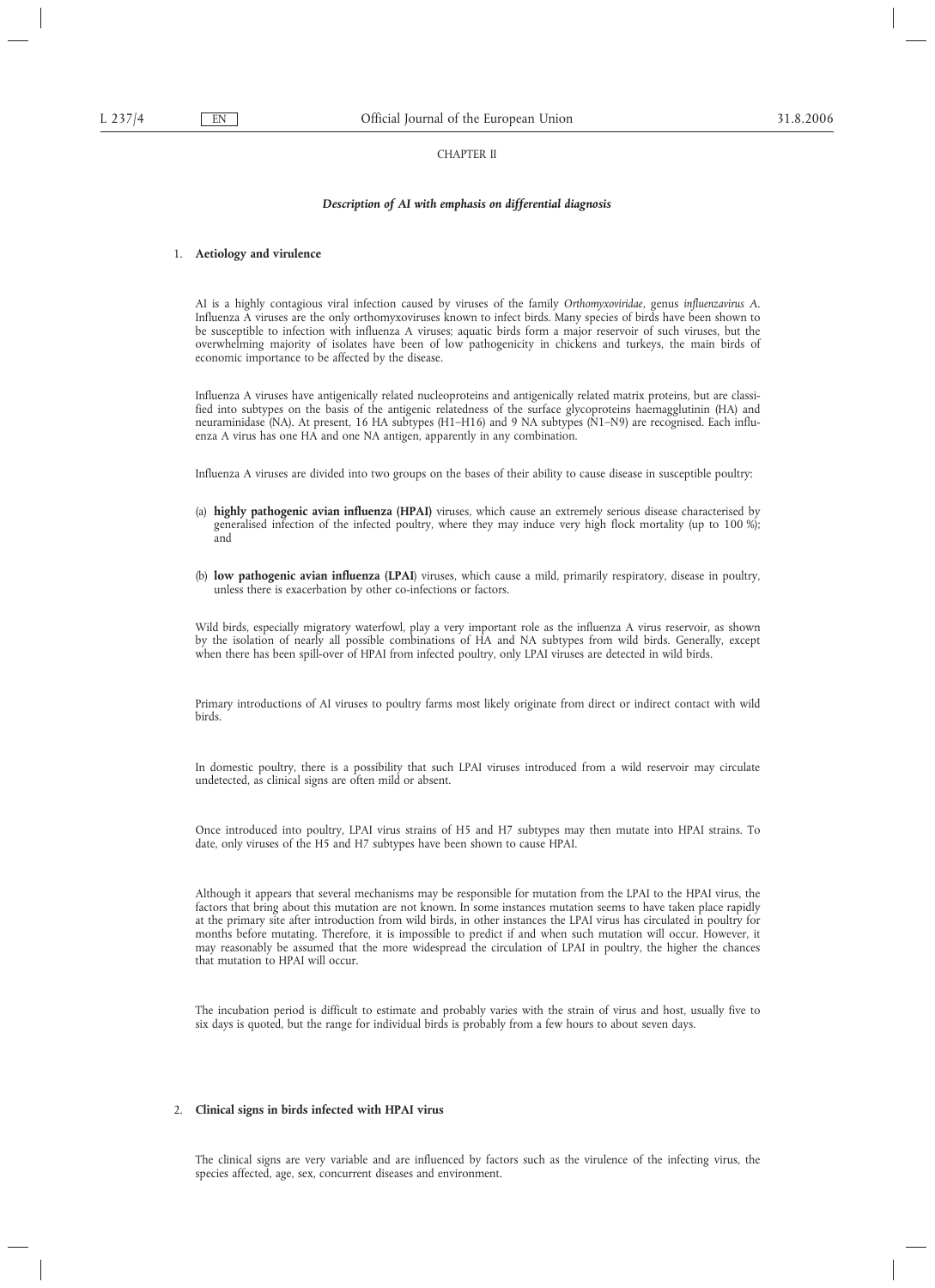Early signs can include inappetence, reduction in water intake and relatively low mortality. However, alternatively the disease may appear suddenly in a flock and many birds may die either without premonitory signs or with minimal signs of depression, inappetence, ruffled feathers and fever. Generally the longer birds survive the more marked are the clinical signs. The timeline for the development of signs depends on the virus, host and initial infecting dose together with husbandry system. The virus spreads more slowly in caged layers or outdoor birds compared to in broiler houses.

Hens infected with the HPAI virus may at first lay soft-shelled eggs, but soon stop laying. Sick birds often sit or stand in a semi-comatose state with their heads touching the ground. Combs and wattles are cyanotic and oedematous, and may have petechial or ecchymotic haemorrhages at their tips. Profuse watery diarrhoea is frequently present and birds are excessively thirsty. Respiration may be laboured and excessive lacrimation may be seen. Haemorrhages may be seen on unfeathered areas of skin. The flock mortality rates vary from 50 to 100 %.

In broilers, the signs of HPAI are frequently less obvious than for other poultry and usually include severe depression, inappetence, and a very marked increase in mortality may be the first abnormality observed. Oedema of the face and neck and neurological signs such as torticollis and ataxia may also be seen.

HPAI in turkeys is similar to that seen in domestic fowl, but some HPAI viruses appear more virulent in turkeys while others appear less virulent.

In geese infected with the HPAI virus the signs of depression, inappetence and diarrhoea are similar to those in layers, though frequently with swollen sinuses. Younger birds may exhibit neurological signs.

Ducks may show no clinical signs when infected with HPAI viruses, but some strains have been reported to induce signs similar to those in geese with some mortality.

Clinical signs may be absent in HPAI and LPAI infections of ostriches. In HPAI outbreaks, such as those in Italy in 1999 and 2000, guinea fowl and Japanese quail were reported to be susceptible to infections with signs and mortality resembling the disease in chickens or turkeys. However, in some experimental studies quail have been reported to be resistant to some HPAI strains. For all birds, the presence of antibodies to the same H subtype whether by vaccination or natural infection may mean that infection with HPAI virus does not result in overt clinical signs.

# 3. **Post-mortem lesions in birds infected with HPAI virus**

Birds that die peracutely may show minimal gross lesions, consisting of dehydration and congestion of viscera and muscles.

In birds that die after a prolonged clinical course, petechial and ecchymotic haemorrhages occur throughout the body, particularly in the larynx, trachea, proventriculus and epicardial fat, and on serosal surfaces adjacent to the sternum. There is extensive subcutaneous oedema, particularly around the head and hocks. The carcase may be dehydrated. Yellow or grey necrotic foci may be present in the spleen, liver, kidneys and lungs. The air sac may contain an exudate. The spleen may be enlarged and haemorrhagic.

AI is characterised histologically by vascular disturbances leading to oedema, haemorrhages and perivascular cuffing, especially in the myocardium, spleen, lungs, brain, pancreas and wattles. Necrotic foci are present in the lungs, liver and kidneys. Gliosis, vascular proliferation and neuronal degeneration may be present in the brain.

# 4. **Differential diagnosis**

In the differential diagnosis of HPAI, the following diseases, in particular, must be considered:

- (a) other diseases causing sudden high mortality, such as:
	- (i) Newcastle disease;
	- (ii) infectious laryngotracheitis;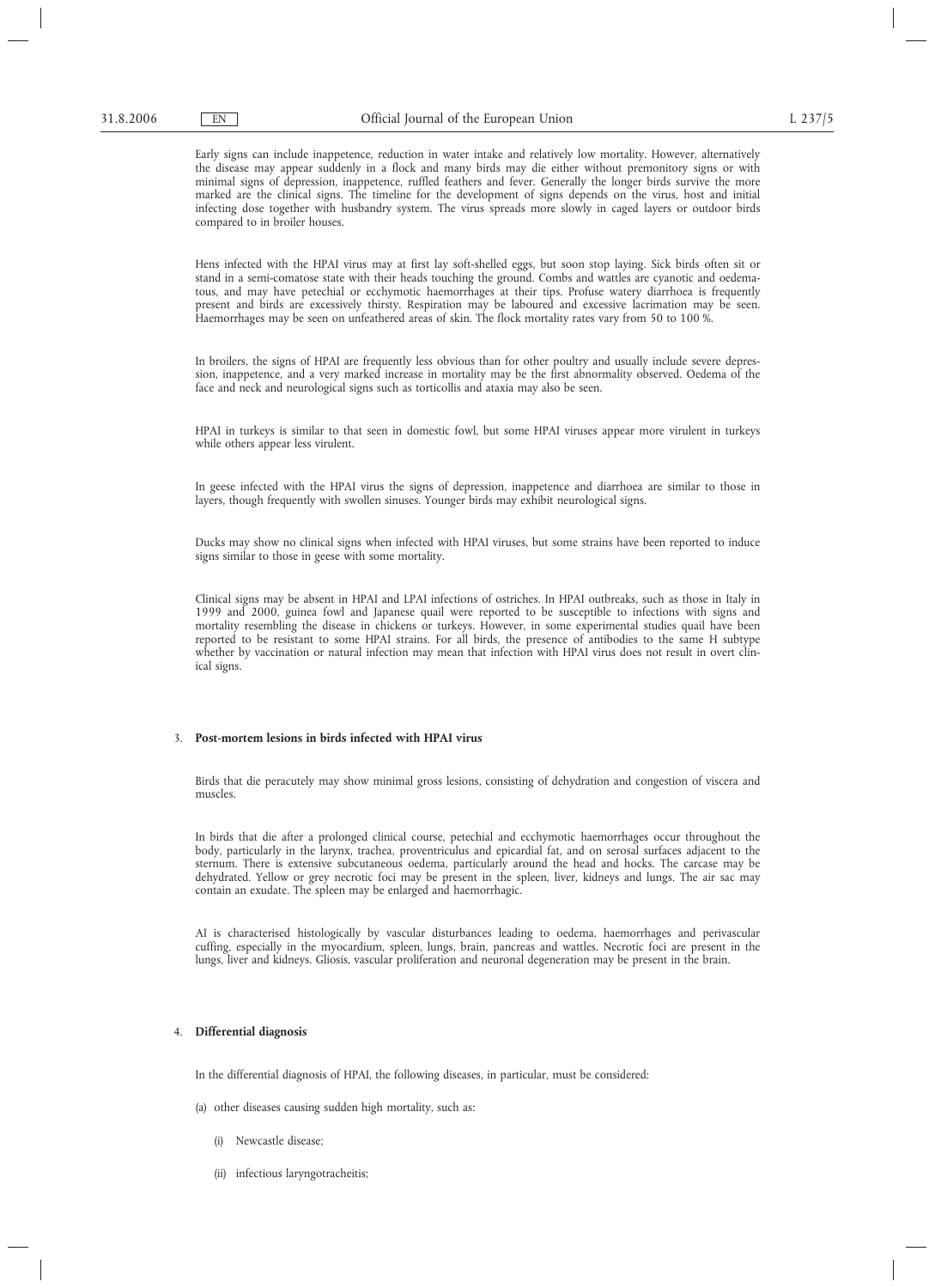(iii) duck plague;

- (iv) acute poisonings;
- (b) other diseases causing swelling of the combs and wattles, such as:
	- (i) acute fowl cholera and other septicaemic diseases;
	- (ii) bacterial cellulitis of the comb and wattles.

# 5. **Clinical signs in birds infected with LPAI viruses**

The severity of the disease produced by LPAI viruses is greatly influenced by:

- (a) the strain of the virus;
- (b) the species and age of the host;
- (c) the immune status of the host against the virus and particularly the presence of other infectious agents, such as:
	- (i) *Pasteurella* spp.;
	- (ii) Newcastle disease viruses (including vaccine strains);
	- (iii) avian pneumovirus, infectious bronchitis virus;
	- (iv) *E. coli*;
	- (v) *Mycoplasma* spp.;
- (d) immunodeficiency conditions;
- (e) environmental factors (such as excess ammonia, dust, hot or cold temperatures).

At one extreme, the clinical signs of the disease seen may be inapparent or slight, producing only mild respiratory signs or egg production problems in laying birds. At the other extreme, infections with LPAI viruses may be associated with severe clinical signs of the disease, especially in turkeys, usually with rales, coughing, swelling of the infraorbital sinuses and a febrile condition associated with loss of appetite and with high mortality.

LPAI may be confused with, or complicated by, many of the diseases with respiratory or enteric signs. AI must be suspected in any disease outbreak in poultry that persists despite the application of preventive and therapeutic measures for other diseases.

### 6. **Clinical signs in captive birds**

The spectrum of clinical signs can be very broad and, as with poultry, can range from inapparent to severe signs of the disease resulting in high mortality.

Generally, infection spreads more slowly in a collection of captive birds due to the variety of different species kept, with different susceptibilities, inconsistent levels of virus shedding and often relatively slow transmission due to a low contact rate and relatively low stocking densities.

# CHAPTER III

#### *Guidelines to be considered in the case of suspicion of AI on a holding*

The variability of clinical signs for both HPAI and LPAI means that clear-cut guidance for a suspected outbreak is not possible. A sudden, high mortality in poultry with or without any of the associated clinical signs described in Chapter II must be investigated by the submission of samples for laboratory investigation, but in the absence of high mortality, it is more difficult to suspect or exclude the presence of AI.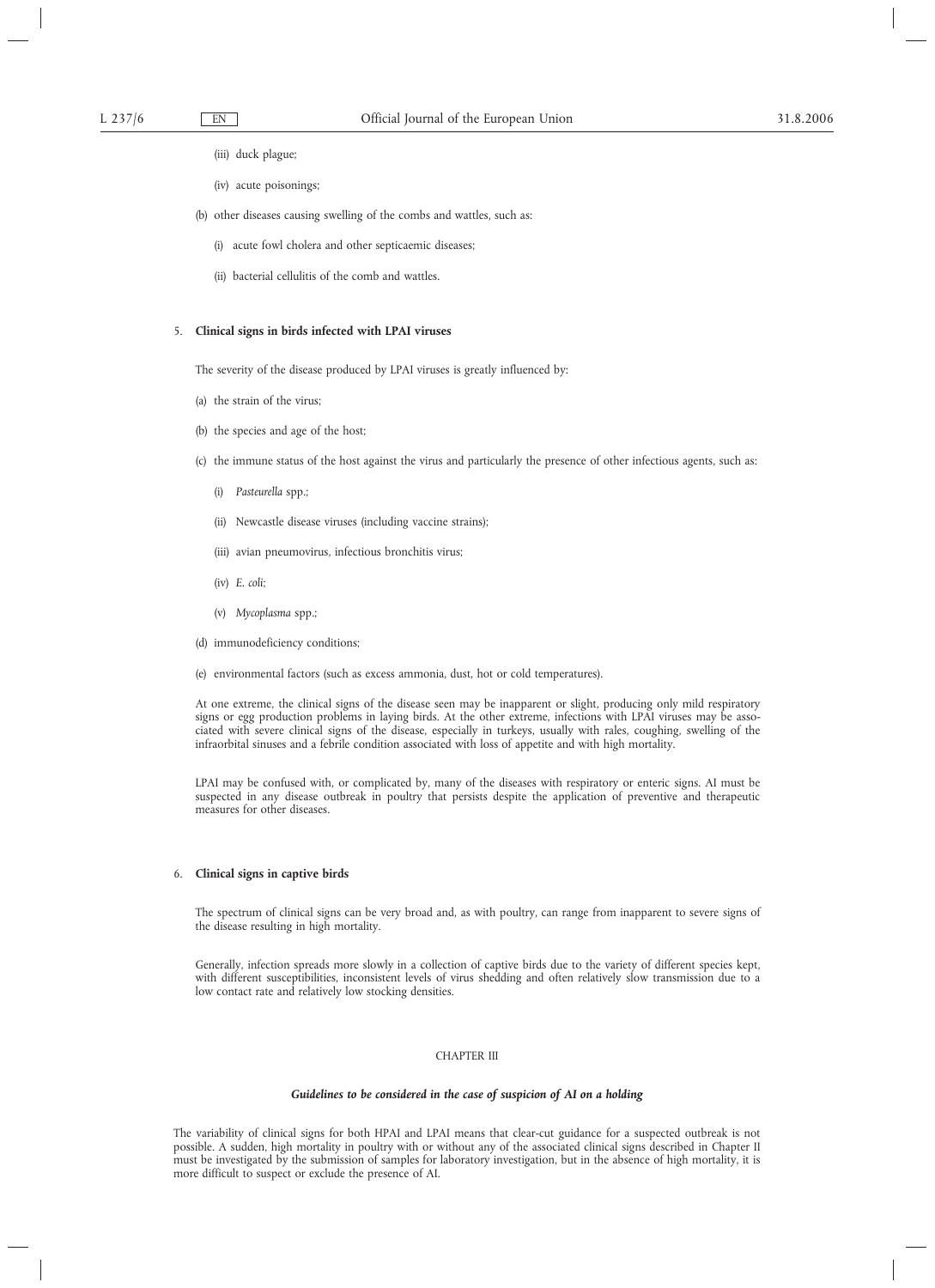Since rapid diagnosis of HPAI or LPAI caused by H5 and H7 subtypes is of paramount importance in their early control and eradication, AI must always be considered in the differential diagnosis of respiratory problems, egg production problems and elevated mortality in poultry and the appropriate samples submitted for laboratory investigation.

# *Figure*

# **Schematic overview of diagnostic steps for confirmation of AI**





# *General procedures for the collection and transport of samples*

# 1. **Directive 2005/94/EC and the diagnostic manual**

Where references are made in Directive 2005/94/EC to the diagnostic manual, the investigations, sampling and surveillance procedures set out in this Chapter of the diagnostic manual must be performed.

# 2. **Procedures to be followed where outbreaks of AI are suspected**

Where the official veterinarian has a clinical suspicion of an outbreak of AI or where the results of any laboratory test for that disease are not negative, the competent authority must ensure that an investigation, as set out in this Chapter of the diagnostic manual, is performed, in accordance with Article 7 of Directive 2005/94/EC, and satisfactorily completed before the presence of the disease is excluded.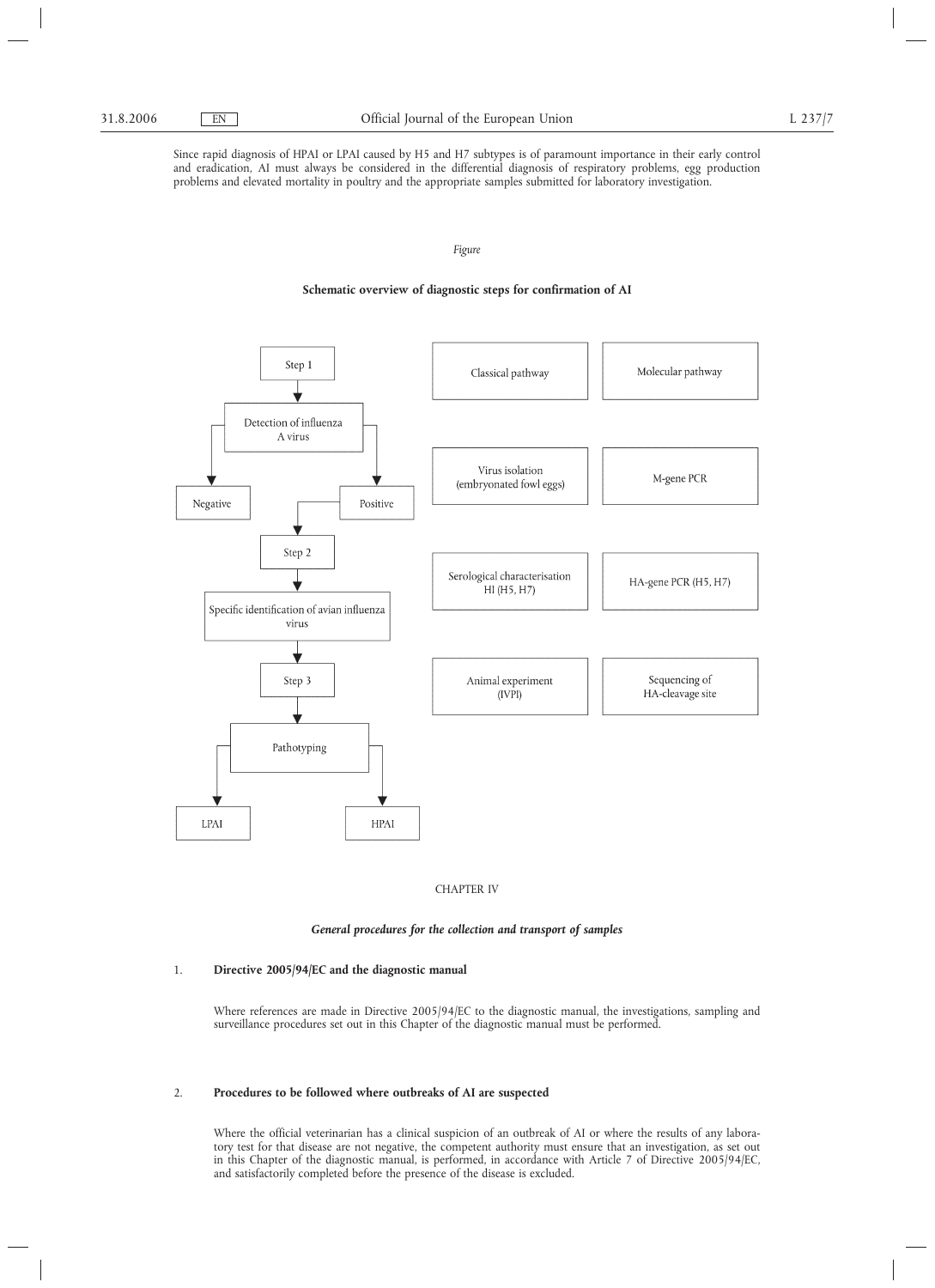#### 3. **Interpretation of virological testing**

The competent authority may consider that the presence of the AI virus may be excluded when an appropriate number of the sick or dead birds and tracheal/oro-pharyngeal or cloacal swabs have been submitted, in accordance with this Chapter, for the detection of that virus or its genome and have given negative results when tested using one of the specified virus detection methods referred to in Chapter V or VI or authorised by the competent authority in accordance with point 6(b) of Chapter I.

# 4. **Standard set of samples for virological or serological laboratory testing**

For the investigation of a holding suspected of being infected with the AI virus the standard set of samples for virological or serological testing, as referred to in points (a) and (b) (the standard samples), must be taken and submitted directly for virological and serological laboratory tests.

- (a) The standard set of samples for virological testing is:
	- (i) at least five sick/dead birds, if present; and/or
	- (ii) at least 20 tracheal/oropharyngeal and 20 cloacal swabs.

Carcases must be taken of birds that have died recently or that are severely sick or moribund and have been killed humanely.

Swabs must be taken from the number of birds referred to in point (a) or from all birds on the suspected holding where a smaller number of birds are present. Birds showing clinical disease signs must be targeted for sampling.

The cloacal swabs must be coated in faeces (optimum 1  $\rho$ ). If for any reason it is impracticable to take cloacal swabs from live birds, carefully collected fresh faeces samples may serve as an alternative.

Frequently, it is most practical to collect tracheal/oropharyngeal swabs from the buccal cavity.

As soon as the growth characteristics of the virus are known, the competent authority may decide to choose either tracheal/oropharyngeal or cloacal swabs rather than to collect both depending on whether the virus replicates better in the respiratory or gastrointestinal tract and also taking into account the species concerned.

(b) The standard set of samples for serological testing is a minimum of 20 blood samples.

Samples must be taken from the number of birds referred to in point (b) or from all birds on the holding where a smaller number of birds are present. Birds appearing sick or that have apparently recovered must be targeted for sampling.

The competent authority may decide that the full range of standard samples need not be taken, but that a subset of the standard samples may be taken instead.

# 5. **Transport of samples**

Specific care must be taken for the storage and transport of samples to the laboratory for testing.

The swabs must be chilled immediately on ice or with frozen gel packs and submitted to the laboratory as quickly as possible. The samples must not be frozen unless absolutely necessary. If rapid transport within 24 hours to the laboratory is not guaranteed, the samples must be immediately frozen, stored and then transported on dry ice.

In addition and not as an alternative to chilling, the swabs must be placed in an antibiotic or specific virus transport medium at  $4 \,^{\circ}\text{C}$  so that they are fully immersed. In the absence of such medium, swabs must be returned to their casing and submitted dry to the laboratory for testing.

The storage and transport of samples may be affected by a variety of factors so the method selected for transport must be fit for that purpose.

# 6. **Antibiotic medium**

The antibiotic medium referred to in point 5 must be based on phosphate-buffered saline at pH 7,0 to 7,4 (checked after the addition of antibiotics).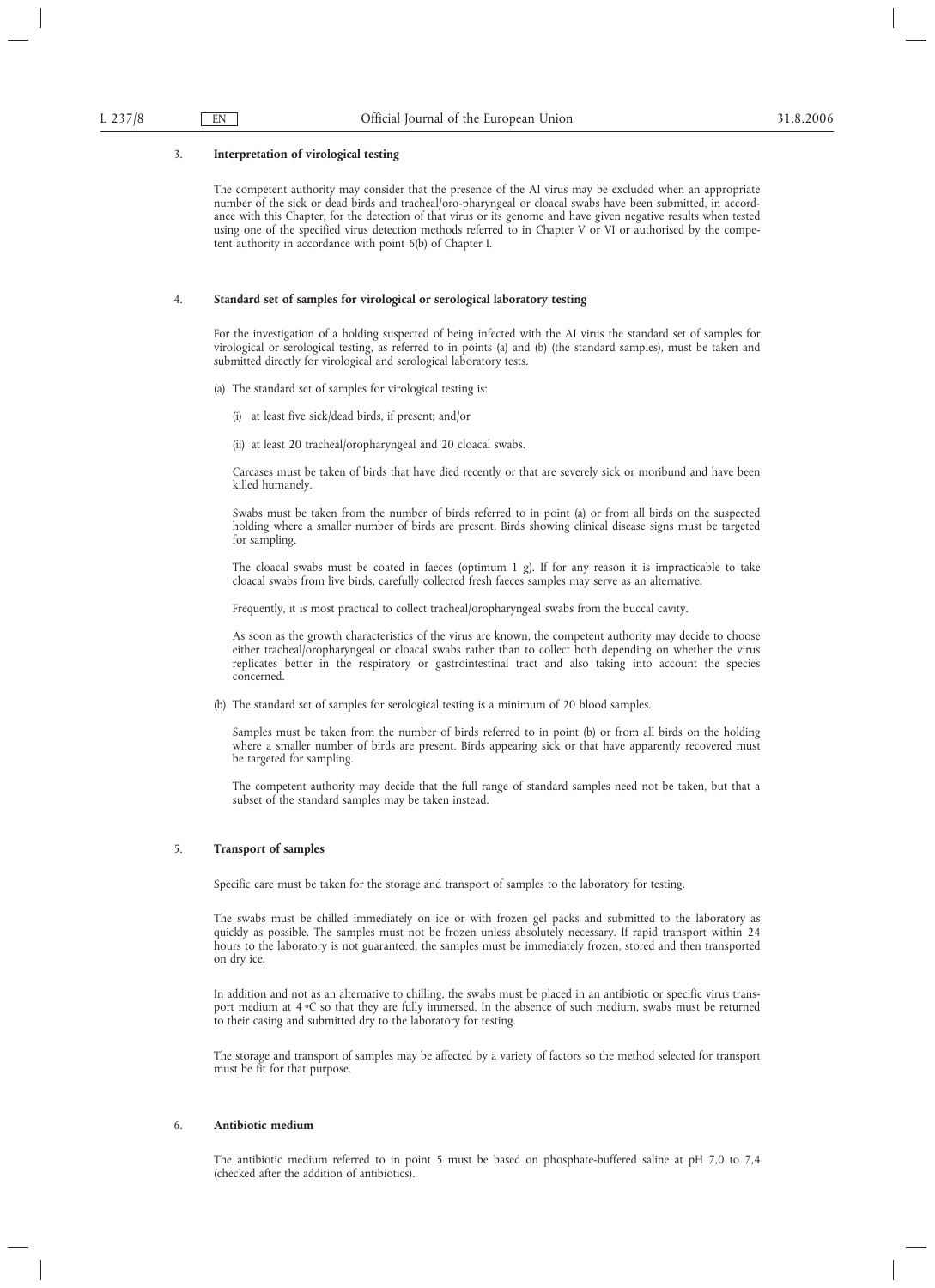Protein-based media, such as brain-heart-infusion or tris-buffered tryptose broth may give added stability to the virus, especially during transport. The antibiotics used and their concentrations may be varied to suit local conditions and availability.

Very high levels of antibiotics may be necessary for faecal samples and appropriate levels are: 10 000 IU/ml penicillin, 10 mg/ml streptomycin, 0,25 mg/ml gentamycin, and 5 000 IU/ml nystatin. Those levels may be reduced by up to five-fold for tissues and tracheal swabs.

If the control of Chlamydophila is desired, 0,05 to 0,1 mg/ml oxytetracycline must be included.

### 7. **Brain-heart-infusion medium**

The solution must be prepared in water and contain 15 % w/v brain-heart-infusion broth powder, prior to sterilisation (by autoclaving at  $121 °C/15$  minutes).

Following sterilisation antibiotics must be added as follows: 10 000 IU/ml penicillin G, 20 µg amphotericin B and 1 000  $\mu$ g/ml gentamycin. Media may be stored at 4 °C for a maximum of two months.

# 8. **Procedures to be performed, as regards the relevant provisions of Directive 2005/94/EC**

- 8.A. Suspected outbreaks
- 8.1. *Article 7(1) Measures to be applied on holdings where outbreaks are suspected*

When an official veterinarian inspects a holding where an outbreak is suspected, the following measures must be carried out:

- (a) A check of the production and health records of the holding, if such records exist. The daily mortality data and daily data on egg-production, and feed-and/or water intake for the period beginning one week before the date of commencement of clinical signs of AI until the date of the inspection of the holding by the official veterinarian must be documented in the inspection-report by the official veterinarian.
- (b) A clinical inspection in each production unit, including an evaluation of its clinical history and clinical examinations of poultry or other captive birds in particular those that appear sick.
- (c) Unless the competent authority is satisfied that a suspected outbreak may be excluded on the basis of the clinical inspection in accordance with points (a) and (b), the standard samples must be taken from each production unit.
- (d) Independently of negative results to testing of standard samples and subject to local factors a clinical inspection of the poultry in each production unit must be carried out before the official surveillance may be lifted.
- 8.2. *Article 10(3) Additional measures based on the epidemiological inquiry*

Standard samples must be taken from poultry or other captive birds which are killed, in each production unit.

# 8.B. Highly pathogenic avian influenza (HPAI)

8.3. *Article 11(4) — Measures to be applied in cases of poultry hatched from eggs collected from holdings where outbreaks have been confirmed*

When an official veterinarian inspects a holding where poultry are present that have already hatched from eggs collected during the incubation period on a holding where HPAI has been confirmed, the following measures must be carried out:

(a) A check of the production and health records of the holding. The daily mortality data and daily data on feed- and/or water intake, if available, for the period beginning one week before the date of commencement of clinical signs of HPAI until the date of the farm inspectionby the official veterinarian must be documented in the farm inspection-report by the official veterinarian.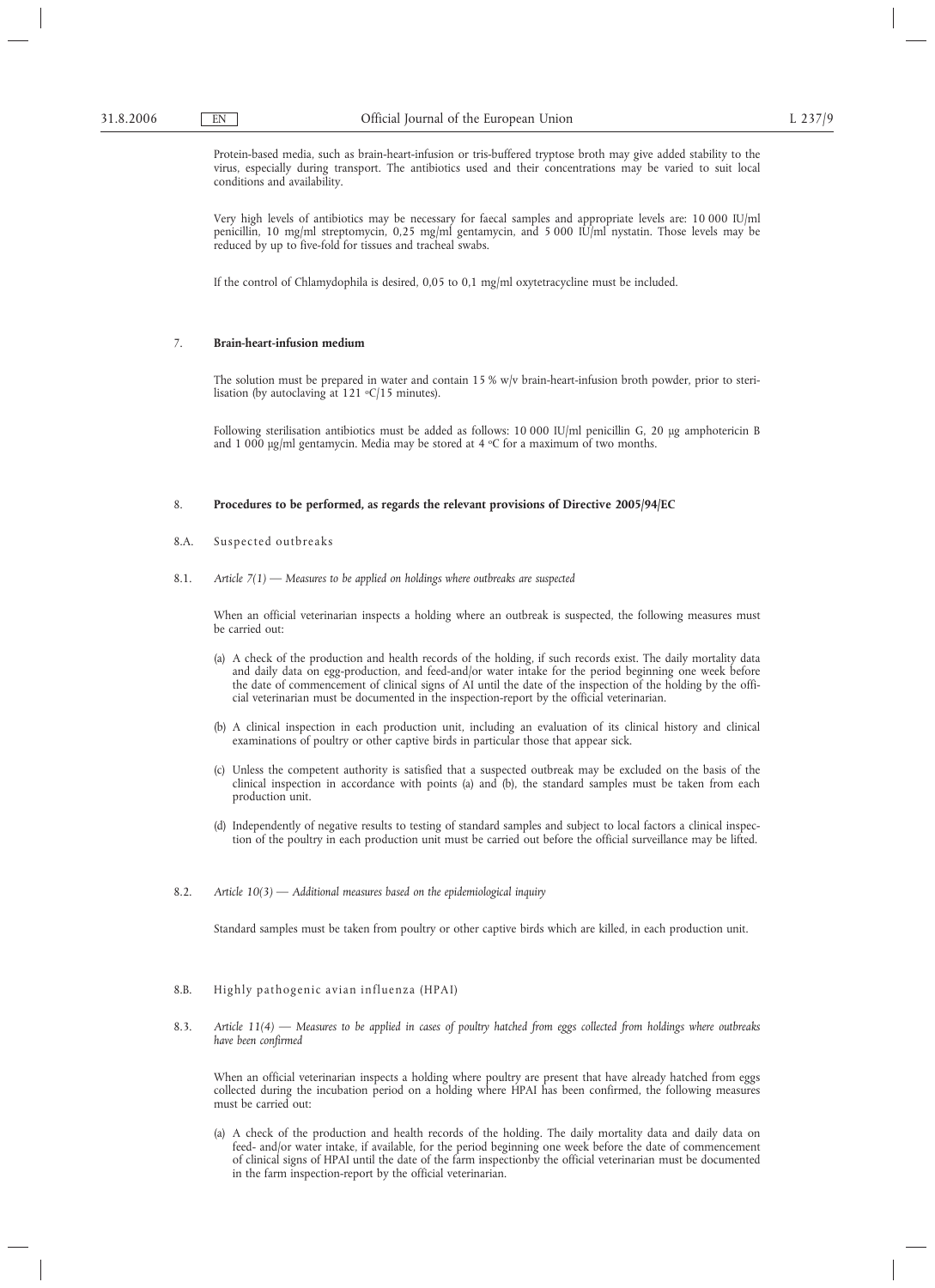- (b) A clinical inspection in each production unit and a clinical examination of poultry, in particular those that appear sick or that are not growing as expected.
- (c) The standard samples must be taken from the poultry between two and three weeks of age.
- (d) The official surveillance of the holding may be lifted following a clinical examination of poultry more than 21 days old and negative results to testing of standard samples.
- 8.4. *Article 13(2)(b) Derogations concerning certain holdings*

When an official veterinarian inspects a holding that has been granted a derogation from the first subparagraph of Article 11(2) of Directive 2005/94/EC, the following measures must be carried out:

- (a) A check of the production and health records of the holding, if such records exist.
- (b) A clinical inspection in each production unit, including an evaluation of its clinical history and clinical examinations of poultry or other captive birds, in particular those that appear sick.
- (c) Instead of the standard samples, the following samples must be taken for laboratory testing, 21 days following the date of the last positive finding of HPAI from each production unit and at 21 days intervals:
	- (i) samples of any dead poultry or other captive birds present at the time of sampling;
	- (ii) where practical, tracheal/oropharyngeal and cloacal swabs from at least 60 poultry or other captive birds or from all such poultry or other captive birds where less than 60 are present on the holding; or if the birds are small, exotic and not used to being handled or handling them would be dangerous for people, samples of fresh faeces must be collected.

However, the competent authority may grant derogations from the sample size referred to in (i) and (ii), based on the outcome of a risk assessment.

- (d) The sampling referred to in point (c) and laboratory testing of such samples must continue until two consecutive negative laboratory results are obtained which must be at least 21 days apart.
- 8.5. *Article 15(1) and (3) Measures to be applied in contact holdings*

When an official veterinarian inspects a contact holding, the following measures must be carried out:

- (a) A check of the production and health records of the holding, if such records exist. The daily mortality data and daily data on feed- and/or water intake, if available, for the period beginning one week before the date of contact with the flock suspected of being infected with AI until the date of the inspection of the holding by the official veterinarian must be documented in the farm inspection-report by the official veterinarian.
- (b) A clinical inspection in each production unit, including an evaluation of its clinical history and clinical examinations of poultry or other captive birds, in particular those that appear sick.
- (c) If there are clinical signs present in poultry or other captive birds or indications of an increase in daily mortality (> 3 times normal mortality rate of the flock) or a depression in daily egg-production (> 5 %) or a decrease in daily feed and/or water intake (> 5 %), the standard samples must be taken immediately from each production unit.
- (d) If there are no signs as referred to in points (b) and (c), the standard samples must be taken 21 days following the date of the last suspected contact with an infected holding or when the poultry or other captive birds are killed.
- 8.6. *Article 18, points (b) and (c) Census and inspections by the official veterinarian and surveillance in holdings in the protection zone*

When an official veterinarian inspects a commercial holding, the following measures must be carried out:

- (a) A check of the production and health records of the holding. If there are indications of an increase in daily mortality (> 3 times normal mortality rate of the flock) or a depression in daily egg-production (> 5 %) or a decrease in daily feed and/or water intake (> 5 %), the standard samples must be taken from each production unit.
- (b) A clinical inspection in each production unit, including an evaluation of its clinical history and clinical examinations of poultry and other captive birds, in particular those that appear sick.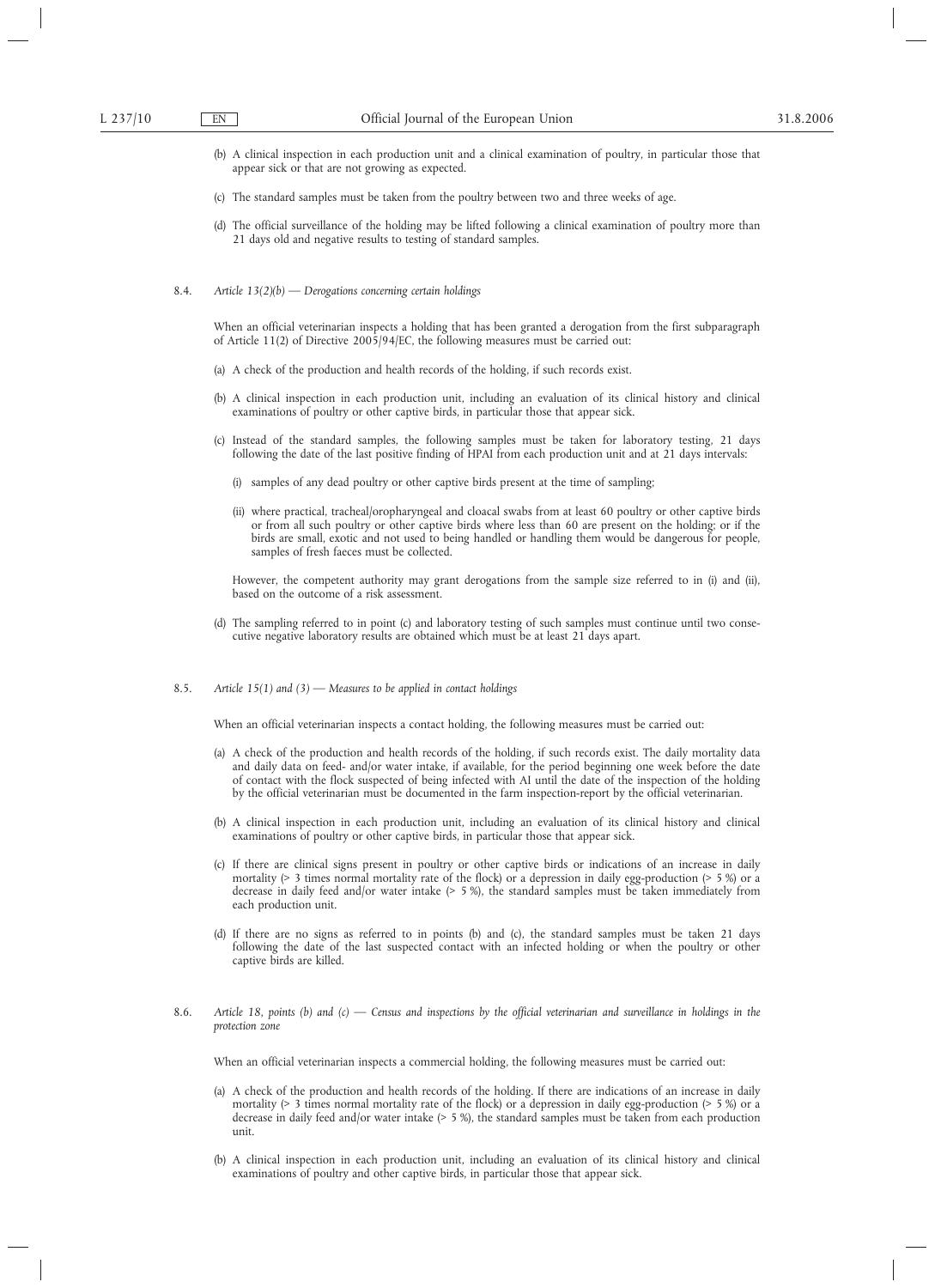- (c) Where the species of poultry or other captive birds are not expected to clearly express clinical signs of disease, or in the case of vaccinated birds, the competent authority may decide, based on the outcome of a risk assessment that the standard samples must be taken from each production unit.
- (d) Based on the outcome of a risk assessment, the competent authority must decide upon additional official surveillance by clinical inspections and sampling for laboratory tests in targeted holdings, compartments or production types.
- 8.7. *Article 19, point (f) Measures to be applied on holdings in protection zones*

When an official veterinarian inspects a holding where increased morbidity, mortality or change in production data have been reported, the following measures must be carried out:

- (a) A check of the production and health records of the holding. If there are indications of an increase in daily mortality (> 3 times normal mortality rate of the flock) or a depression in daily egg-production (> 5 %) or a decrease in daily feed- and/or water intake (> 5 %), the standard samples must be taken from each production unit.
- (b) A clinical inspection in each production unit, including an evaluation of its clinical history and clinical examinations of poultry or other captive birds, in particular those that appear sick.
- 8.8. *Article 23, point (b) Derogations for the direct transport of poultry for immediate slaughter*

When an official veterinarian inspects a holding that has been granted a derogation from Article 22 of Directive 2005/94/EC, the following measures must be carried out:

- (a) A check of the production and health records of the holding.
- (b) A clinical inspection in each production unit, including an evaluation of its clinical history and clinical examinations of any poultry, in particular those that appear sick less than 24 hours prior to the time of departure of the poultry.
- (c) Based on the outcome of a risk assessment by the competent authority and instead of the standard samples, at least 60 tracheal/oropharyngeal and/or 60 cloacal swabs must be taken from poultry from each production unit to be sent to slaughter less than 48 hours prior to the time of departure of the poultry.
- 8.9. *Article 25, point (b) Derogations for the direct transport of ready-to-lay poultry*

When an official veterinarian inspects a holding that has been granted a derogration from Article 22, prior to the direct transport of ready-to-lay poultry, the following measures must be carried out :

- (a) A check of the production and health records of the holding.
- (b) A clinical inspection in each production unit, including an evaluation of its clinical history and clinical examinations of the poultry, in particular those that appear sick less than 24 hours prior to the time of departure of the poultry.
- (c) Based on the outcome of a risk assessment by the competent authority, and instead of the standard samples, at least 60 tracheal/oropharyngeal and/or cloacal swabs must be taken from the poultry from each production unit to be transported less than 48 hours prior to the time of departure of the poultry.
- 8.10. *Article 26(1)(a) Derogation for the direct transport of hatching and table eggs*

When an official veterinarian inspects a parent flock holding that has been granted a derogation from Article 22, prior to the direct transport of the hatching eggs, the following measures must be carried out:

- (a) A check of the production and health records of the holding.
- (b) A clinical inspection in each production unit every 15 days.
- (c) The standard samples must be taken from each production unit.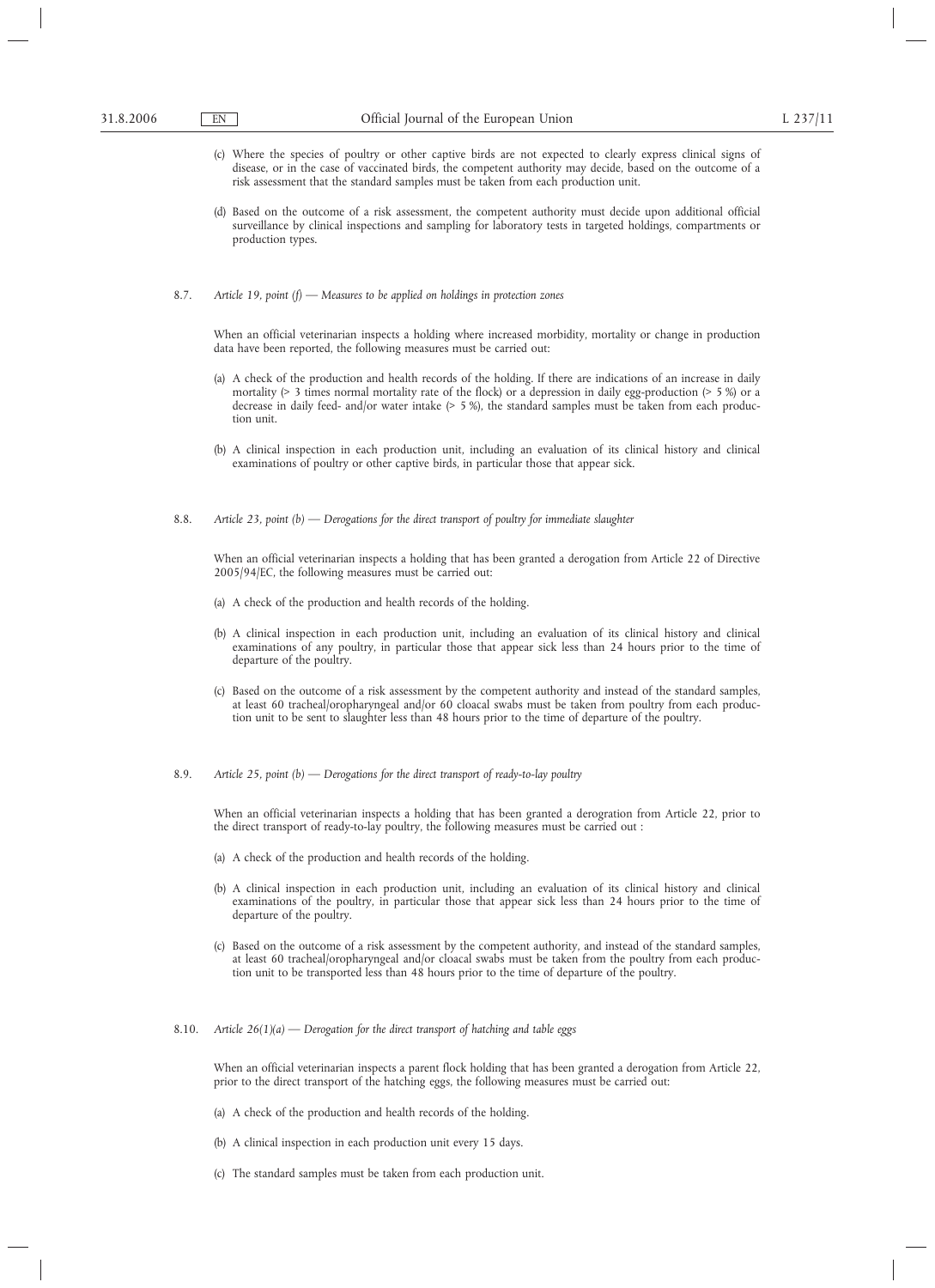8.11. *Article 29(1) — Duration of measures*

The measures that apply in the protection zone in accordance with Section 3 of Chapter IV of Directive 2005/94/EC may be lifted no earlier than 21 days following the date of preliminary cleaning and disinfection of infected holdings provided that:

- (a) All commercial holdings situated in the protection zone have been inspected by an official veterinarian and all checks and clinical inspections and laboratory tests, as set out in point 8.6(a), (b) and (c) and point 8.7 have given negative results.
- (b) All identified non-commercial holdings in the protection zone have been inspected by an official veterinarian and neither the clinical examination nor the results of any laboratory tests undertaken have led to a suspicion of infection of AI.
- (c) Any additional official surveillance that was carried out, as set out in point 8.6(d) has given negative results.
- 8.12. *Article 30, point (g) Measures to be applied in the surveillance zones*

When an official veterinarian inspects a holding in which increased morbidity, mortality or change in production data have been reported, the following measures must be carried out:

- (a) A check of the production and health records of the holding.
- (b) A clinical inspection in each production unit, including an evaluation of its clinical history and clinical examinations of poultry or other captive birds, in particular those that appear sick.
- (c) The standard samples must be taken from each production unit.
- 8.13. *Article 35 Investigation of suspected presence of HPAI in slaughterhouses and in means of transport*

When an official veterinarian inspects a holding of origin of birds in slaughterhouses or means of transport, the following measures must be carried out:

- (a) A check of the production and health records of the holding, if such records exist.
- (b) A clinical inspection in each production unit, including an evaluation of its clinical history and clinical examinations of poultry or other captive birds, taking into account the consultation with the official veterinarian at the slaughterhouse who must provide details of any previous inspection data and results of anteand post-mortem examinations.
- (c) Unless the competent authority is satisfied that the suspected presence of HPAI may be excluded on the basis of the veterinary investigation in accordance with points (a) and (b), the standard samples must be taken from each production unit.
- (d) In addition to the standard samples, samples of at least five sick, dead or slaughtered birds in the slaughterhouse with pathological findings must be submitted for laboratory tests.
- 8.14. *Article 36(1) Measures to be applied in slaughterhouses*

Following the completion of investigations referred to in point 8.13 and provided that the results of the laboratory tests are negative and that there is no clinical suspicion of the presence of HPAI on the holding of origin and in the slaughterhouse, the official supervision may be lifted.

- 8.15. *Article 37(1) and (2) Measures to be applied in border inspection posts or means of transport*
- 8.15.1. When an official veterinarian examines poultry or other captive birds kept in isolation, which have been moved from a border inspection post or means of transport, due to suspicion or confirmation of HPAI, the following measures must be carried out:
	- (a) A check of the relevant documents and records, if such documents or records exist.
	- (b) A clinical examination of such poultry or other captive birds that are kept in isolation and a clinical inspection of any other poultry or other captive birds, in particular those that appear sick.
	- (c) The standard samples must be taken from poultry or other captive birds selected from different transport crates or cages.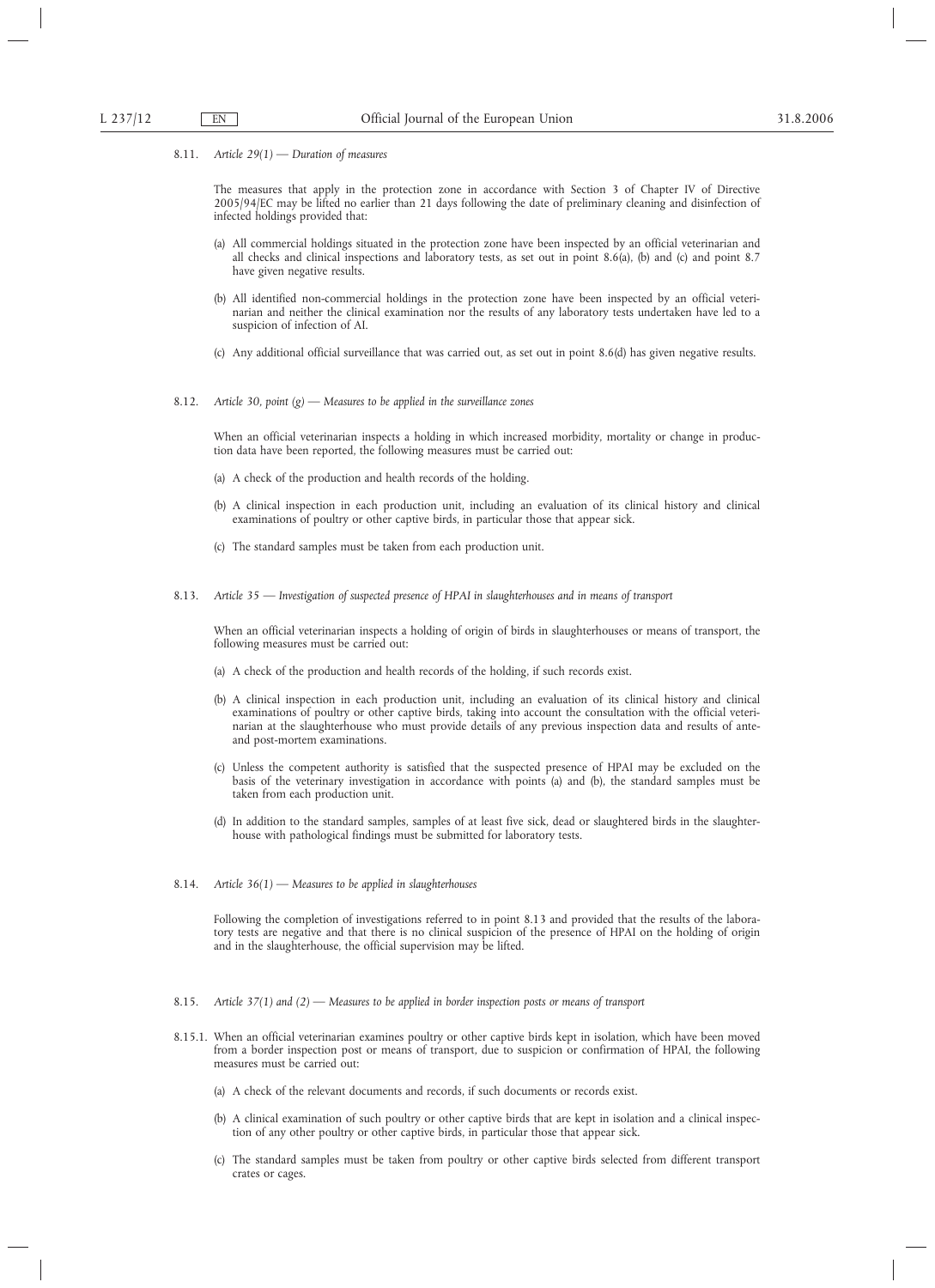- 8.15.2. When an official veterinarian inspects an identified holding of origin in case the poultry or other captive birds are slaughtered, the following measures must be carried out:
	- (a) A check of the production and health records of the holding, if such records exist.
	- (b) A clinical inspection in each production unit, including an evaluation of its clinical history and clinical examinations of poultry or other captive birds taking into account the consultation with the official veterinarian at the slaughterhouse who must provide details of any previous inspection data and results of anteand post-mortem examinations.
	- (c) Unless the competent authority is satisfied that the suspected presence of HPAI may be excluded on the basis of the veterinary investigation in accordance with points (a) and (b), the standard samples must be taken from each production unit.
	- (d) In addition to the standard samples referred to in point (c), samples of at least five sick, dead or slaughtered birds in the slaughterhouse with pathological findings must be submitted for laboratory tests.
	- (e) Provided that the results of the laboratory tests of the samples referred to in points (c) and (d) are negative and that there is no clinical suspicion of HPAI on the holding of origin and in the slaughterhouse, the official supervision may be lifted.
- 8.C. Low pathogenic avian influenza (LPAI)
- 8.16. *Article 39(6)(b) and (h) Measures to be applied on holdings where outbreaks of LPAI are confirmed*

When an official veterinarian inspects a holding, prior to the transport of poultry to a slaughterhouse, or a holding where poultry already hatched from eggs collected during the incubation period are present, the following measures must be carried out:

- (a) A check of the production and health records of the holding.
- (b) A clinical inspection in each production unit, including an evaluation of its clinical history and clinical examinations of the poultry or other captive birds.
- (c) The standard samples must be taken from birds from each production unit to be sent to slaughter less than 48 hours prior the time of departure of the poultry.
- (d) The standard samples must be taken from each production unit from poultry already hatched from eggs collected during the incubation period.
- 8.17. *Article 40(2)(b) Derogation for certain holdings from measures to be applied where outbreaks are confirmed*

When an official veterinarian inspects a holding that has been granted a derogation from Article 39(2) and point (b) of Article 39(5) of Directive 2005/94/EC, the following measures must be carried out:

- (a) A check of the production and health records of the holding, if such records exist.
- (b) A clinical inspection in each production unit at regular intervals, including an evaluation of its clinical history and clinical examinations of poultry or other captive birds, in particular those that appear sick.
- (c) Instead of the standard samples the following samples must be taken for laboratory testing, 21 days following the date of the last positive findings of LPAI from each production unit and at 21 days intervals:
	- (i) samples of any dead poultry or other captive birds present at the time of sampling;
	- (ii) tracheal/oropharyngeal and cloacal swabs from 60 poultry and other captive birds or from all poultry and other captive birds where there are less than 60 present on the holding; or if the poultry or other captive birds are small, exotic and not used to being handled or handling them would be dangerous for people, samples of fresh faeces must be collected.

However, the competent authority may grant derogations from the sample size referred to in (i) and (ii) based on the outcome of a risk assessment.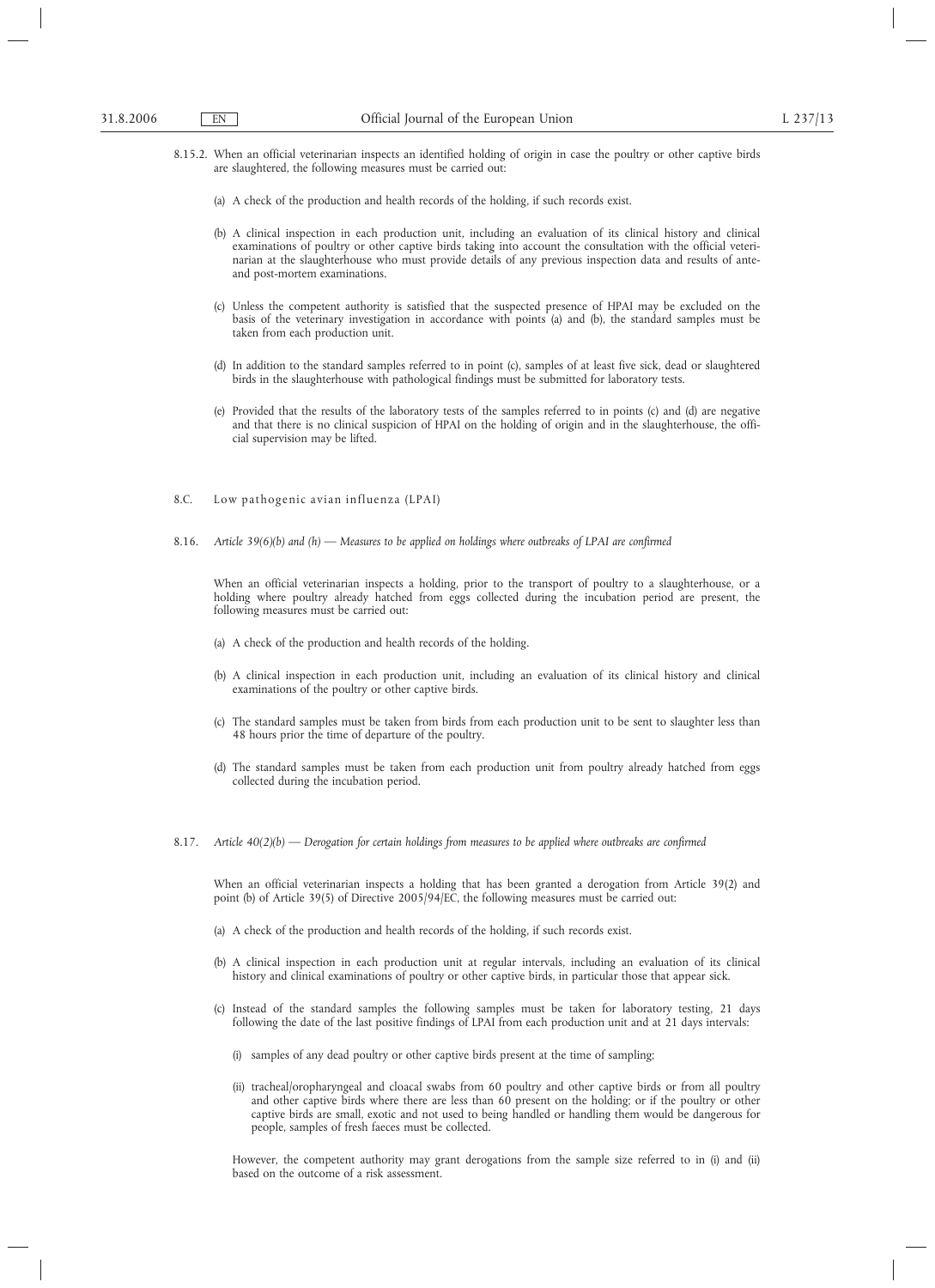- (d) The sampling referred to in point (c) and laboratory testing of such samples must continue until two consecutive negative laboratory results are obtained which must be at least 21 days apart.
- 8.18. *Article 42(1) and (3) Measures to be applied in contact holdings*

When an official veterinarian inspects a contact holding, the following measures must be carried out:

- (a) A check of the production and health records of the contact holding, if such records exist.
- (b) A clinical inspection in each production unit, including an evaluation of its clinical history and clinical examinations of poultry or other captive birds, in particular those that appear sick.
- (c) The standard samples must be taken from each production unit or when poultry or other captive birds are killed.
- 8.19. *Article 44(1)(b) Measures to be applied in the restricted zones*

When an official veterinarian inspects a commercial holding in a restricted zone, the following measures must be carried out:

- (a) A check of the production and health records of the holding.
- (b) A clinical inspection in each production unit, including an evaluation of its clinical history and clinical examinations of poultry or other captive birds, in particular those that appear sick.
- (c) The standard samples must be taken from each production unit.
- (d) Based on the outcome of a risk assessment, the competent authority, must decide upon additional official surveillance by clinical inspections and sampling for laboratory tests in targeted holdings, compartments or production types.
- 8.20. *Article 45, points (a) and (b) Duration of measures*

The measures that apply in the restricted zone, in accordance with Section 3 of Chapter V of Directive 2005/94/EC, may be lifted no earlier than 21 days following the date of preliminary cleaning and disinfection of infected holdings following depopulation of the holding or no earlier than 42 days following the date of confirmation of LPAI provided that:

- (a) all commercial holdings in the restricted zone have been inspected by an official veterinarian and all laboratory tests for the samples referred to in points (c) and (d) of point 8.13 have been carried out and are available;
- (b) the results of any additional clinical inspections and laboratory tests, which may include non-commercial holdings to determine the risk of LPAI spread, are available;
- (c) the competent authority is satisfied, based on the outcome of a risk assessment taking into account the epidemiological situation and the results of the laboratory tests referred to in points (a) and (b), that the risk of the spread of LPAI is negligible; such assessment may conclude that in the case of positive serological findings and negative virological findings, the restrictions may be lifted.
- 8.D. Measures aimed at avoiding the spread of influenza viruses of avian origin to other species
- 8.21. *Article 47(1) and (6) Laboratory tests and other measures concerning pigs and other species*

When an official veterinarian inspects a holding where pigs are kept, following confirmation of AI, the following measures must be carried out:

- (a) A check of the production and health records of the holding, if such records exist.
- (b) A clinical inspection in each production unit, including an evaluation of its clinical history and clinical examinations of the pigs, in particular those that appear sick.
- (c) Nasal/oropharyngeal swabs from at least 60 pigs from each production unit or from all pigs where less than 60 pigs are present in the production unit, must be taken before or on the day the infected poultry or other captive birds are culled. At least 60 blood samples must be collected from the pigs, two to four weeks from the date of the cull. Samples must be collected in such a way that at least one sample is obtained from groups of pigs that are in direct contact with each other.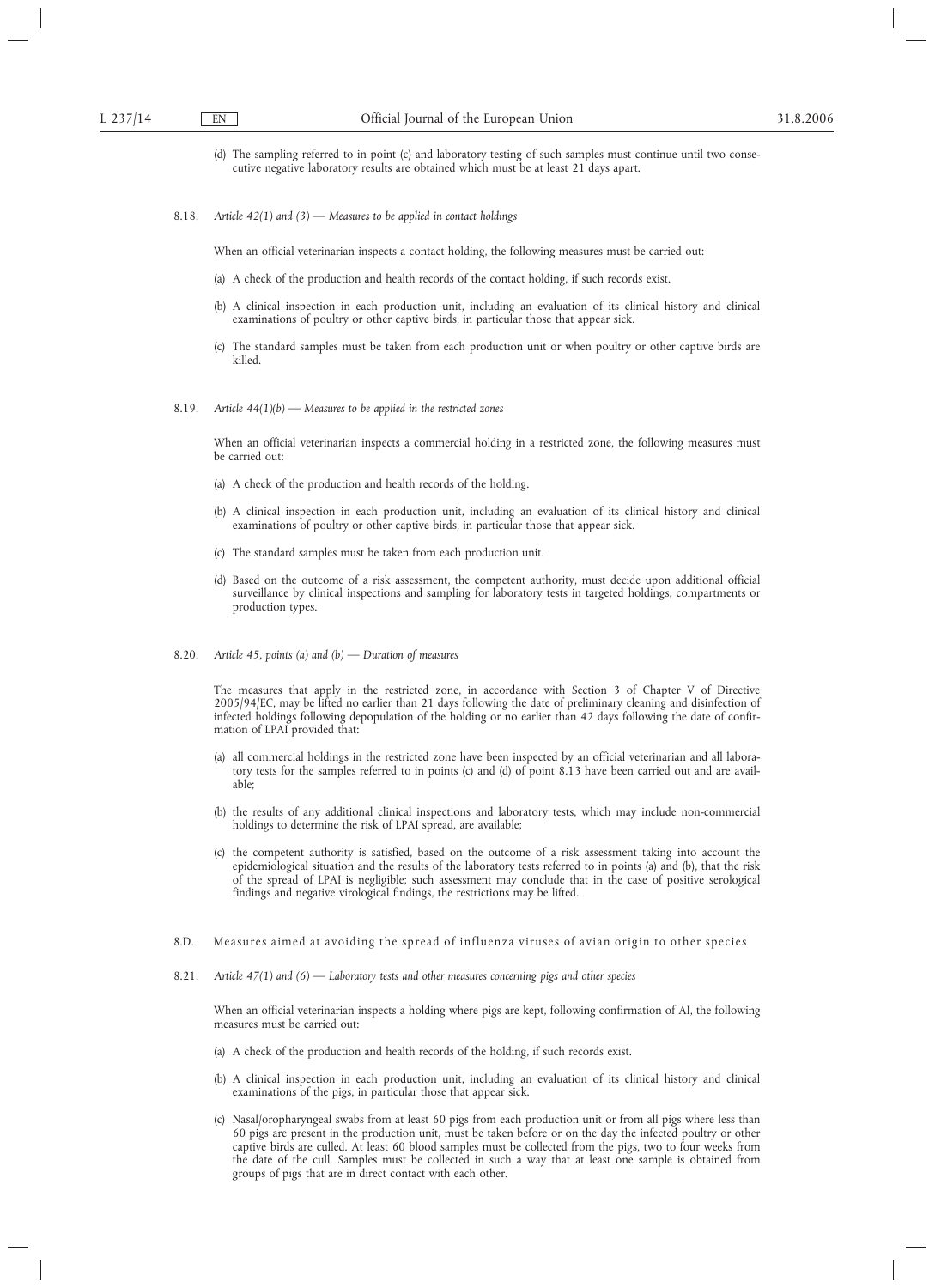(d) the movement of pigs to other holdings may be authorised if at least 60 nasal/oropharyngeal swabs and 60 blood samples from pigs, from each production unit, 14 days following the date of the positive findings of the presence of AI have given negative results.

The movement of pigs to a slaughterhouse may be authorised if at least 60 nasal/oropharyngeal swabs, from each production unit, 14 days following the date of the positive findings of the presence of AI have given negative results.

In the case of inconclusive or positive laboratory results, any further investigations required to exclude the infection or transmission of AI amongst pigs.

(e) Where the official veterinarian has a suspicion that other domestic mammals on the holdings, in particular those with identified susceptibility to infection with AI viruses of H5 and H7 subtypes, may have been in contact with the infected poultry or other captive birds, samples for laboratory tests must be taken.

# 8.E. Re-population

8.22. *Article 49(3)(b) and (c) — Re-population of holdings*

When an official veterinarian inspects a commercial holding, which has been re-populated, the following measures must be carried out:

- (a) A check of the production and health records of the holding.
- (b) A clinical inspection in each production unit, including an evaluation of its clinical history and clinical examinations of the poultry or other captive birds, in particular those that appear sick.
- (c) Instead of the standard samples, the following samples must be taken from each production unit:
	- (i) at least 20 blood samples as soon as the poultry have been placed in the holding except in the case of day-old chicks; if appropriate such sampling may be performed on the holding of origin of the poultry before movement to the holding for re-population;
	- (ii) samples of dead poultry or swabs taken from their carcasses from a maximum of 10 dead birds per week during the 21 day period from the date of the re-population.
- (d) Where the holding has previously been infected with HPAI 20 tracheal/oropharyngeal and 20 cloacal swabs must also be taken from waterfowl (ducks/geese) from each production unit, if appropriate, within the last week of the 21 day period from the date of re-population.
- (e) Where the holding has previously been infected with LPAI, 20 tracheal/oropharyngeal and 20 cloacal swabs and 20 blood samples from each production unit must be taken.

# 8.F. Vaccination

8.23. *Article 56(2)(i) — Preventive vaccination in poultry or other captive birds*

Laboratory tests, as provided for in Chapter IX of Directive 2005/94/EC, must be performed on the vaccinated poultry or other captive birds using approved DIVA assays, where the field virus is known.

When sentinel birds are used they must be present in each vaccinated flock, inspected clinically and be tested using the haemagglutination inhibition test (HI). For that purpose, 20 blood samples from the unvaccinated sentinels in each vaccinated holding must be taken at least every 60 days.

8.24. *Annex IX — Requirements for movements of poultry or other captive birds and poultry products applicable in relation to emergency vaccination*

Strict monitoring measures must be applied to the movement of live poultry and other captive birds and their eggs in order to minimise the risk of a further spread of infection of AI.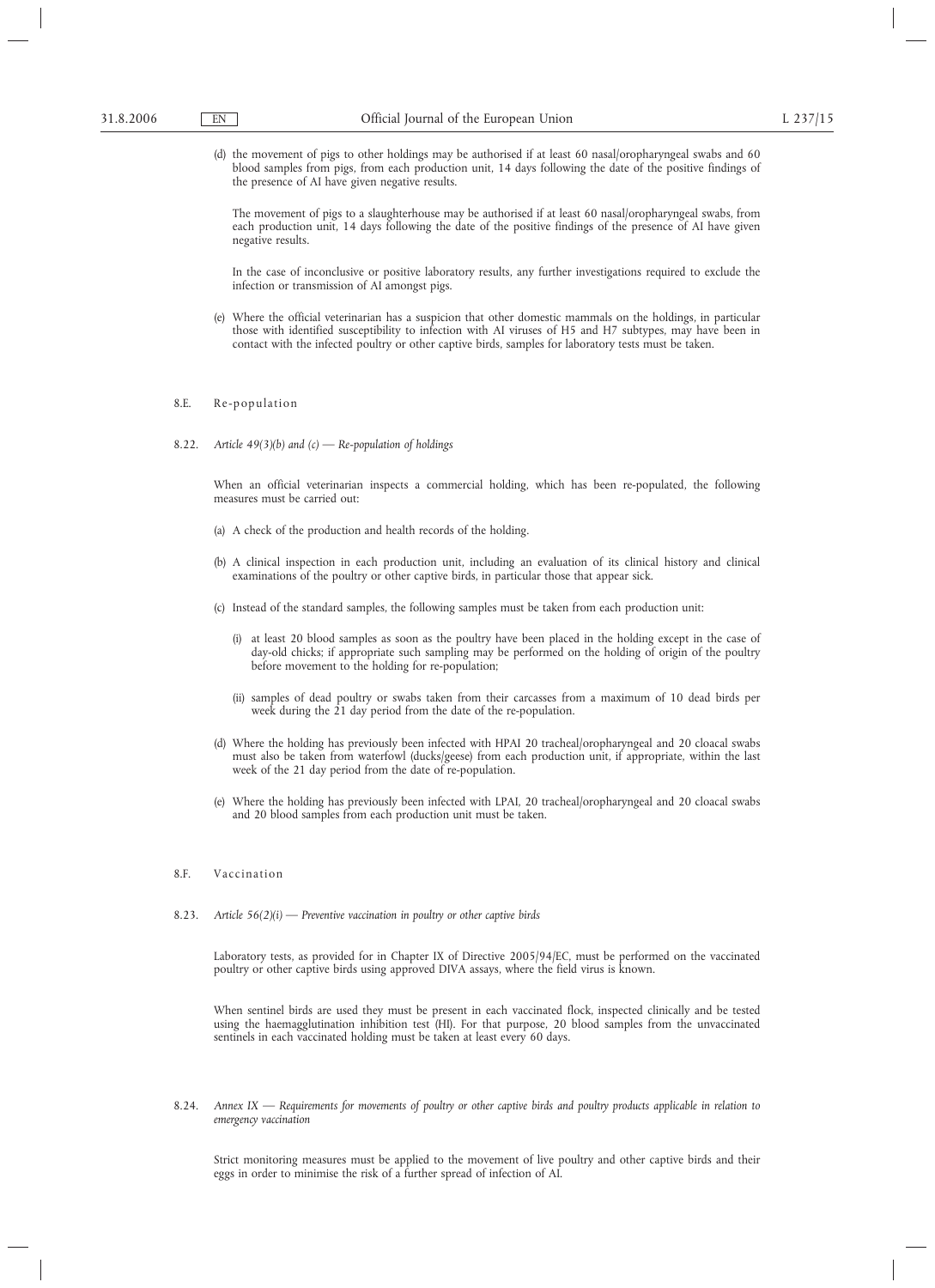For that purpose, at the beginning of an emergency vaccination campaign the same monitoring measures must be applied in relation to the movement of live poultry and other captive birds and their eggs in order to minimise the risk of a further spread of AI infection within and out of the vaccination area.

- (a) Before the first movement within and out of the vaccination area of hatching eggs and table eggs and thereafter at least every 30 days, the official veterinarian must carry out the following measures:
	- (i) a clinical inspection of unvaccinated parent or layer poultry in each production unit, including an evaluation of its clinical history and clinical examinations of the poultry, in particular those that appear sick; the standard samples must be taken from poultry from each production unit; or
	- (ii) a clinical inspection of vaccinated parent or layer poultry in each production unit, including an evaluation of its clinical history and clinical examinations of the sentinel birds present in those flocks; the standard samples must be taken from those sentinel birds.
- (b) For the movement of live vaccinated poultry or other captive birds to other holdings or for the movement of live vaccinated poultry within and out of the vaccination area, the official veterinarian must carry out the following measures:
	- (i) a check of the production and health records of the holding.
	- (ii) a clinical inspection in each production unit, including an evaluation of its clinical history and clinical examinations of the poultry or other captive birds within 72 hours prior to the time of departure with particular attention to the sentinel birds;
	- (iii) where the results of the checks and clinical inspection and examinations in (i) and (ii) are not satisfactory, the standard samples must be taken from the sentinels; however, where those results are satisfactory, the following samples must be taken from:
		- the vaccinated poultry or other captive birds: at least 20 tracheal/oropharyngeal and 20 cloacal swabs and 20 blood samples for using an appropriate DIVA assay within 72 hours prior to the time of departure, and
		- sentinel birds: 20 tracheal/oropharyngeal and 20 cloacal swabs and 20 blood samples for serology using the HI test prior to the time of departure.

# CHAPTER V

# *Diagnostic virological tests and evaluation of results*

1. Until the advent and development of molecular-based tests, virus isolation by the inoculation of embryonated fowls' eggs was considered the most sensitive diagnostic test for AI by far and essential for subsequent identification and characterisation of the infecting virus. The essential steps are set out in this Chapter.

#### 2. **Sample processing**

Swabs if submitted 'dry' must be placed in sufficient antibiotic medium to ensure full immersion. Samples may be pooled in batches in batches of five provided they are derived from the same species, time and epidemiological unit.

Carcases submitted to the laboratory must be subjected to post mortem examination and samples of the following organs must be taken: faeces or intestinal contents, brain tissue, trachea, lungs, liver, spleen and other obviously affected organs. Those organs and tissues may be pooled, but separate treatment of faecal material is essential.

Faeces samples and organs must be homogenised (in an enclosed blender or using a pestle and mortar and sterile sand) in antibiotic medium and made to  $10$  to  $20\%$  w/v suspensions in the medium.

The immersed swabs and suspensions must be left for approximately two hours at ambient temperature (or longer periods at 4 oC) and then clarified by centrifugation (for example, 800 to 1 000 x g for 10 minutes).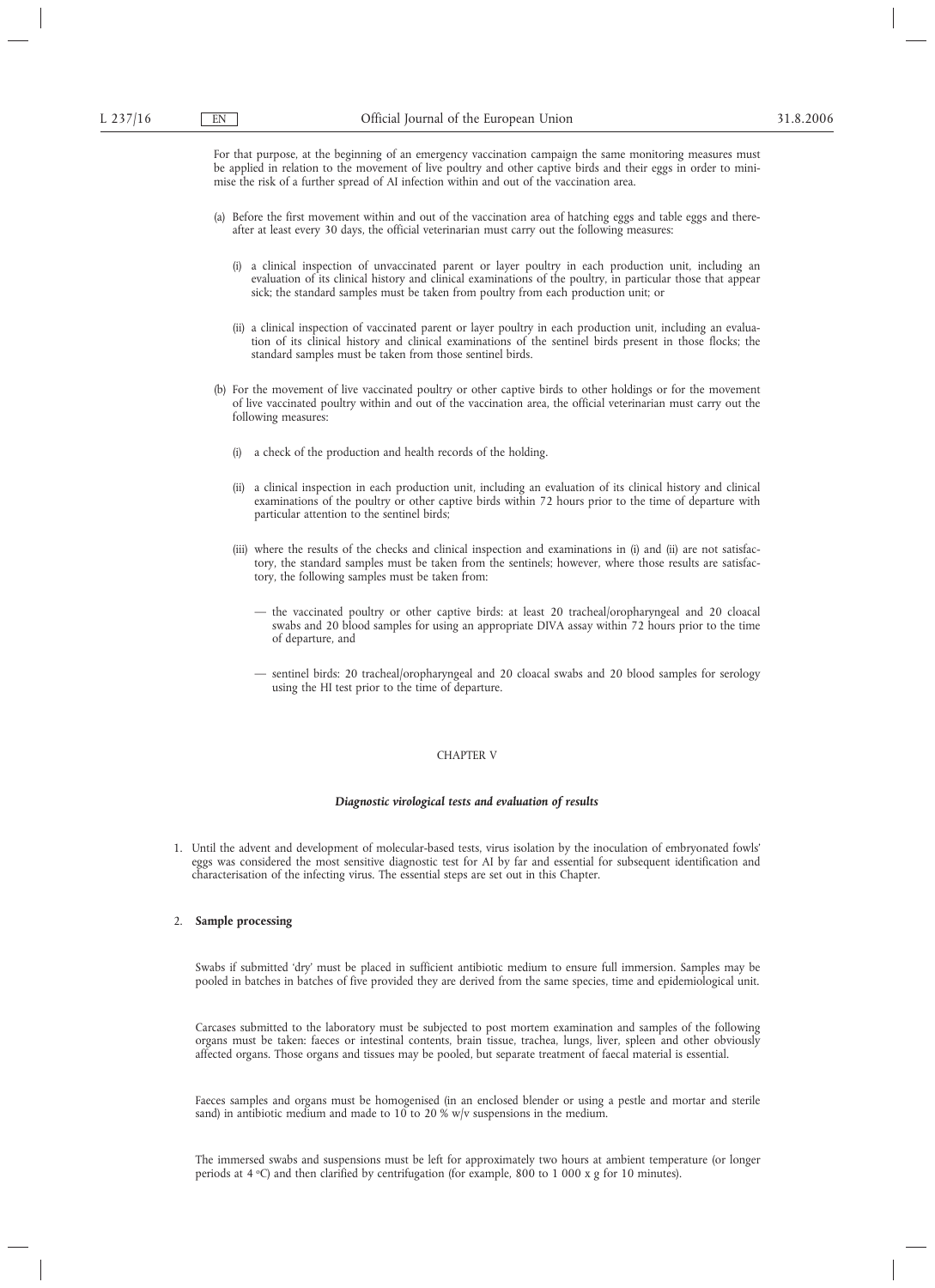#### 3. **Virus isolation in embryonated fowls' eggs**

The clarified supernatant fluid must be inoculated in 0,1 to 0,2 ml amounts into the allantoic cavity of each of a minimum of four embryonated fowls' eggs that have been incubated for nine to 11 days. Ideally, these eggs must be obtained from a specific pathogen free (SPF) flock, but when this is impracticable eggs obtained from a flock shown to be free of antibodies to AI (serum antibody negative — SAN), may be used.

The inoculated eggs must be held at 37  $\rm{^{\circ}C}$  and candled daily. Eggs with dead or dying embryos as they arise, and all remaining eggs six days after inoculation must be chilled to  $4\degree$ C and the allantoic- amniotic fluids tested for haemagglutination activity. If no haemagglutination is detected, this procedure must be repeated using undiluted allantoic/amniotic fluid as inoculum. When haemagglutination is detected the presence of bacteria must be excluded by culture. If bacteria are present, the fluids may be passed through a 450 nm membrane filter, further antibiotics added and inoculated into embryonated eggs as above.

To expedite diagnosis some laboratories have used two 3-day passages or 2-day and 4-day passages and reported comparable results to two 6-day passages, but this has not yet been fully evaluated.

Positive fluids need to be tested for freedom from bacteria. If bacteria are present the fluids may be passed through a 450-nm membrane filter or centrifuged to remove bacteria and re-passaged in eggs after the addition of more antibiotics.

#### 4. **Differential diagnosis**

(a) Preliminary differentiation

As it is important that control measures aimed at limiting the spread of the AI virus must be implemented as soon as possible, each national reference laboratory that has isolated a haemagglutinating virus must be in a position to identify it if it is an influenza A virus of H5 or H7 subtype or Newcastle disease virus. The haemagglutinating fluids must be used in haemagglutination inhibition tests as described in Chapter IX. Positive inhibition, such as a titre within 2 to 3 log<sub>2</sub> of a positive control, with polyclonal antisera specific for H5 or H7 subtypes of influenza A may serve as a preliminary identification enabling the imposition of interim control measures.

(b) Confirmatory identification

Since there are 16 haemagglutinin subtypes and 9 neuraminidase subtypes of influenza viruses and variations occur within each of these it is neither practicable nor cost effective for each national reference laboratory to hold antisera that may allow a full subtype identification of influenza isolates. However, each national reference laboratory must as a minimum:

- (i) confirm that the isolate is an influenza A virus using an immunodoublediffusion test to detect group antigens;
- (ii) determine whether or not the isolate is of H5 or H7 subtype, positive identification requires implementation of the control measures for LPAI of H5 and H7 subtypes;
- (iii) immediately submit all HPAI and all H5 and H7 isolates to the Community reference laboratory for confirmation and full characterisation, unless a derogation is granted in accordance with point (d).

In addition it is desirable in laboratories with appropriate facilities to:

(iv) carry out an intravenous pathogenicity index test in six-week-old chickens as set out in Chapter VII. Intravenous pathogenicity indices of greater than 1,2 indicate the presence of virus requiring a full implementation of control measures for HPAI.

National reference laboratories must also consider putting in place expertise and equipment that allow nucleotide sequencing of the haemagglutinin gene to determine whether or not there are multiple basic amino acids at the cleavage site of the haemagglutinin precursor protein for any LPAI H5 or H7 virus. Although the Community reference laboratory will conduct pathogenicity determination as a high priority, as part of the duties referred to in Annex VII, point 2(b) to Directive 2005/94/EC, such virus characterisation at the national level will greatly decrease the time taken for diagnosis and, when positive, for the full implementation of control measures for HPAI.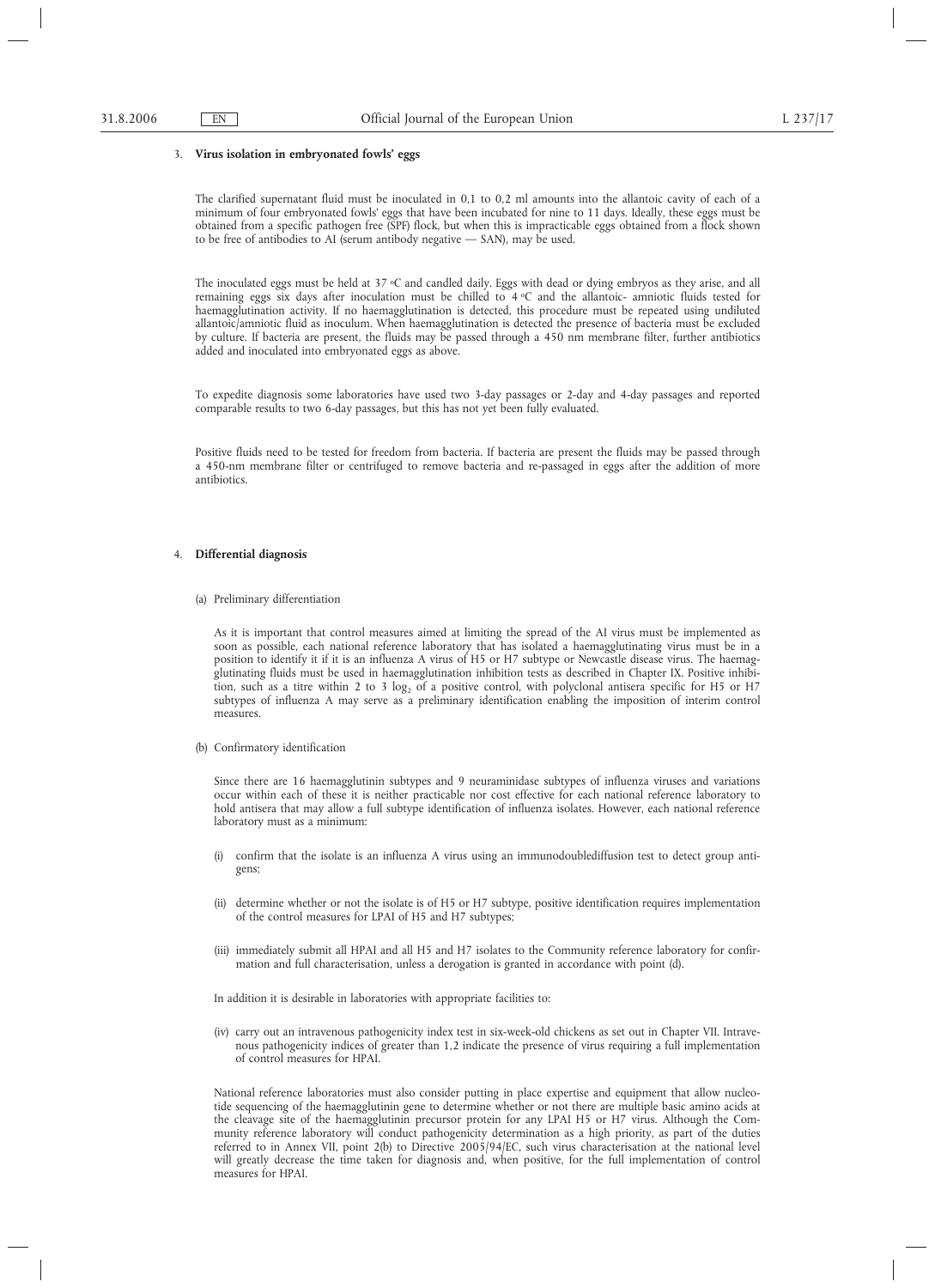(c) Further typing and characterisation of isolates

The Community reference laboratory must receive all haemagglutinating viruses from the National reference laboratories for further antigenic and genetic studies to enable a greater understanding of the epizootiology of the disease(s) within the Community in accordance with the functions and duties of the Community reference laboratory as set out in Annex VII to Directive 2005/94/EC.

In addition to those functions and duties, the Community reference laboratory must carry out full antigenic typing for all influenza viruses received. For H5 and H7 viruses that do not have intravenous pathogenicity indices greater than 1,2, nucleotide sequencing of the haemagglutinin gene to determine whether or not there are multiple basic amino acids at the cleavage site of the haemagglutinin precursor protein must also be carried out immediately and the national reference laboratory and the competent authority in the country of origin must be informed as soon as the results are available so that control measures for HPAI can be fully implemented.

(d) Given the changing epidemiological situation in relation to HPAI/LPAI, it may be possible by agreement with both the Commission and the Community reference laboratory for a derogation to be given to laboratories with full capabilities for rapid virus characterisation, to submit a subset of these viruses following inspection of data and for the Community reference laboratory to make a relevant selection. This derogation must only be permitted where data can be rapidly generated by the national reference laboratory and shared with the Community reference laboratory.

# CHAPTER VI

#### *Molecular tests and evaluation of results*

The current definition of HPAI, allows the molecular identification of virulence factors and confirms the use of molecular techniques in the diagnosis of AI. Recently there have been developments in their application for detection and characterisation of AI virus directly from clinical specimens from infected birds. Conventional RT-PCR techniques on clinical specimens could, with the correctly defined primers, result in rapid detection and subtype (at least of H5 and H7) identification, plus a PCR amplicon product that could be used for nucleotide sequencing and have been demonstrated to have an important application by rapidly identifying subsequent outbreaks once the primary infected premises has been detected and the virus characterised. 'Real time' single-step RT-PCR using primer/fluorogenic probe systems (rRT-PCR) allow even more rapid and sensitive diagnosis with detection of AI viruses and determination of subtype H5 or H7 in clinical samples.

An important problem with RT-PCR and rRT-PCR systems is that, to date, different laboratories have developed different systems, which, although perfectly legitimate, have not been validated or subjected to tests with large numbers of samples in different laboratories. The Community reference laboratory and specified national reference laboratories have been addressing this problem as part of an Community-funded project (EU AVIFLU) to produce ratified protocols for conventional RT-PCR and rRT-PCR that could be adopted by other national reference laboratories. If test parameters, such as cycling and ramp times, are varied from those recommended in the specified protocols they must be demonstrated as fit for purpose prior to use in accordance with point 6 of Chapter I of this diagnostic manual.

The standard protocols for those molecular tests and their evaluation as applied by the Community reference laboratory can be found on the following website:

http://www.defra.gov.uk/corporate/vla/science/science-viral-ai-reflab.htm

#### CHAPTER VII

## *In vivo pathogenicity test and the evaluation of results*

The virulence for chickens of influenza A viruses isolated from birds must be estimated using the intravenous pathogenicity index (IVPI) test which must be carried out as follows:

- (a) Fresh infective allantoic fluid with a HA titre  $>1/16$  ( $>2<sup>4</sup>$  or  $>log<sub>2</sub> 4$  when expressed as the reciprocal) from the lowest passage level available, preferably from the initial isolation without any selection is diluted 1/10 in sterile isotonic saline.
- (b) 0,1 ml of the diluted virus is injected intravenously into each of ten six-week-old SPF or SAN chickens.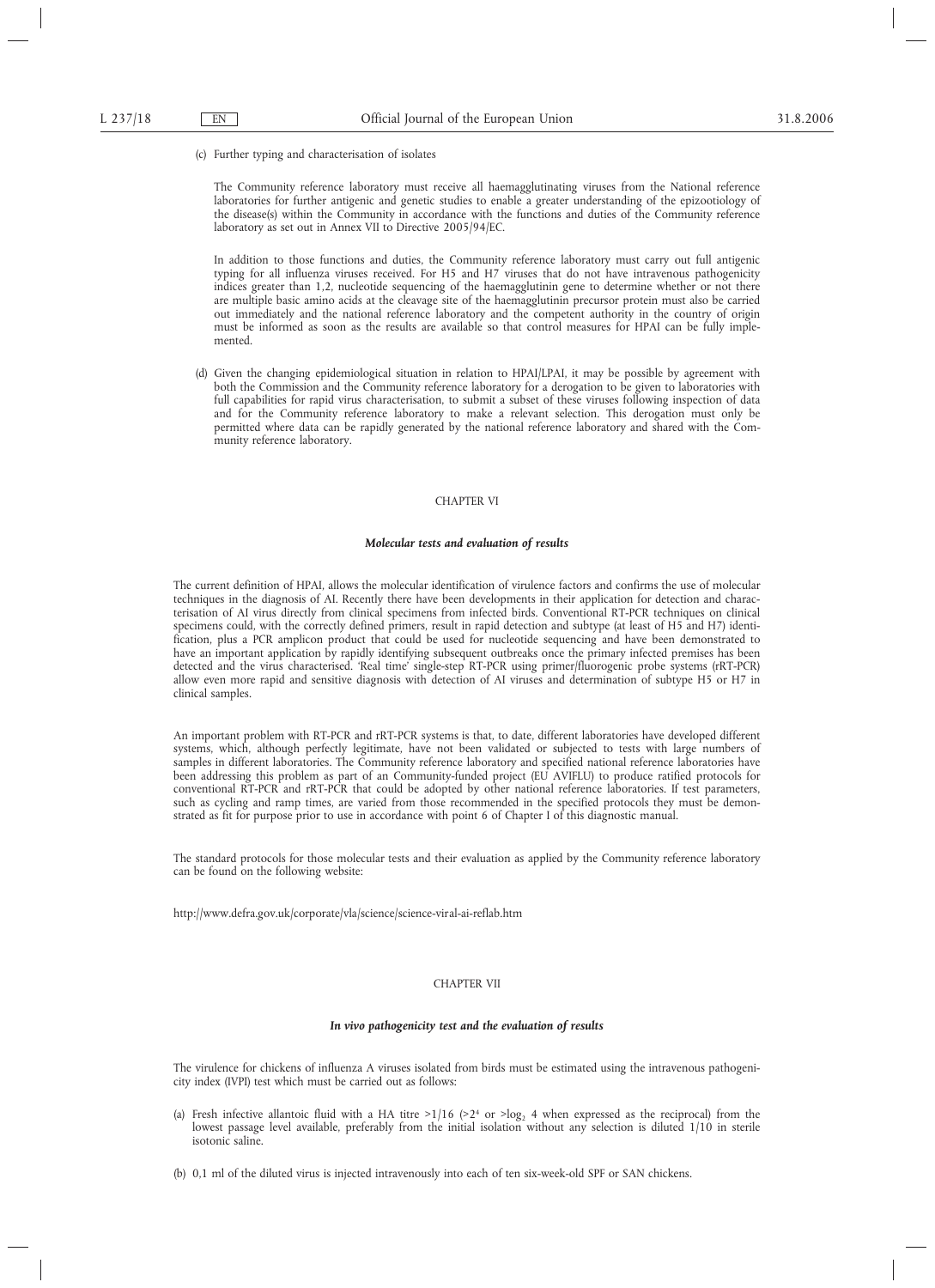(c) Birds are examined at 24-hour intervals for 10 days. At each observation, each bird is scored 0 if normal, 1 if sick, 2 if severely sick, 3 if dead. The judgement of sick and severely sick birds is a subjective clinical assessment.

Normally, 'sick' birds show one of the following signs and 'severely sick' more than one of the following signs: respiratory involvement, depression, diarrhoea, cyanosis of the exposed skin or wattles, oedema of the face and/or head, nervous signs. Dead birds must be scored as 3 at each of the remaining daily observations after death.

On welfare grounds when birds are too sick to eat or drink, they must be killed humanely and scored as dead at the next observation since they will die within 24 hours without intervention. This approach is acceptable to accreditation authorities.

(d) The IVPI is the mean score per bird per observation over the 10-day period. An index of 3,00 means that all birds died within 24 hours, and an index of 0,00 means that no bird showed any clinical sign during the 10-day observation period.

A simple method for recording results and calculating indices is shown in the following example:

| Clinical signs | Day after inoculation |                |                |                |          |          |                |              | Total score |              |                     |
|----------------|-----------------------|----------------|----------------|----------------|----------|----------|----------------|--------------|-------------|--------------|---------------------|
|                | 1                     | $\overline{2}$ | 3              | 4              | 5        | 6        | $\overline{7}$ | 8            | 9           | 10           |                     |
| Normal         | 10                    | 2              | $\mathbf{0}$   | $\theta$       | $\theta$ | $\Omega$ | $\Omega$       | $\mathbf{0}$ | $\Omega$    | $\mathbf{0}$ | $12 \times 0 = 0$   |
| Sick           | $\mathbf{0}$          | $\overline{4}$ | $\overline{2}$ | $\theta$       | $\theta$ | $\theta$ | $\theta$       | $\theta$     | $\Omega$    | $\mathbf{0}$ | $6x1 = 6$           |
| Severely sick  | $\mathbf{0}$          | $\overline{2}$ | $\overline{2}$ | $\overline{2}$ | $\theta$ | $\Omega$ | $\theta$       | $\theta$     | $\Omega$    | $\theta$     | $6 \times 2 = 12$   |
| Dead           | $\mathbf{0}$          | $\overline{2}$ | 6              | 8              | 10       | 10       | 10             | 10           | 10          | 10           | $76 \times 3 = 228$ |
|                |                       |                |                |                |          |          |                |              |             |              | Total = $246$       |

*Notes:*

10 birds observed for 10 days = 100 observations

Index = mean score per bird per observation =  $246/100 = 2,46$ 

Any influenza A virus, regardless of subtype, giving a value of greater than 1,2 in an IVPI test is considered to be a HPAI virus.

# CHAPTER VIII

#### *Serological tests and evaluation of results*

The preferred method used to show the presence of influenza A virus is to demonstrate the possession of the nucleoprotein or matrix antigens which are shared by all influenza A viruses.

It may be done in immunodoublediffusion tests involving either concentrated virus preparations or extracts from infected chorioallantoic membranes.

The preferred methods used for serological tests for AI virus antibodies are haemagglutination (HA) and haemagglutination inhibition (Hl) tests.

Chapter 2.7.12 of the Manual of Diagnostic Tests and Vaccines for Terrestrial Animals of the World Organisation for Animal Health (OIE) contains detailed information on the laboratory techniques and the evaluation of the results.

The standard protocols for serological tests and the evaluation of their results as applied by the Community reference laboratory can be found on the following website:

http://www.defra.gov.uk/corporate/vla/science/science-viral-ai-reflab.htm

# CHAPTER IX

#### *Monitoring systems associated with vaccination*

# 1. **Directive 2005/94/EC and the diagnostic manual**

Sections 2 and 3 of Chapter IX, of Directive 2005/94/EC allow the use of emergency and preventive vaccination under certain conditions. One of those conditions is that a 'DIVA' (Differentiating Infected from Vaccinated Animals) strategy is employed.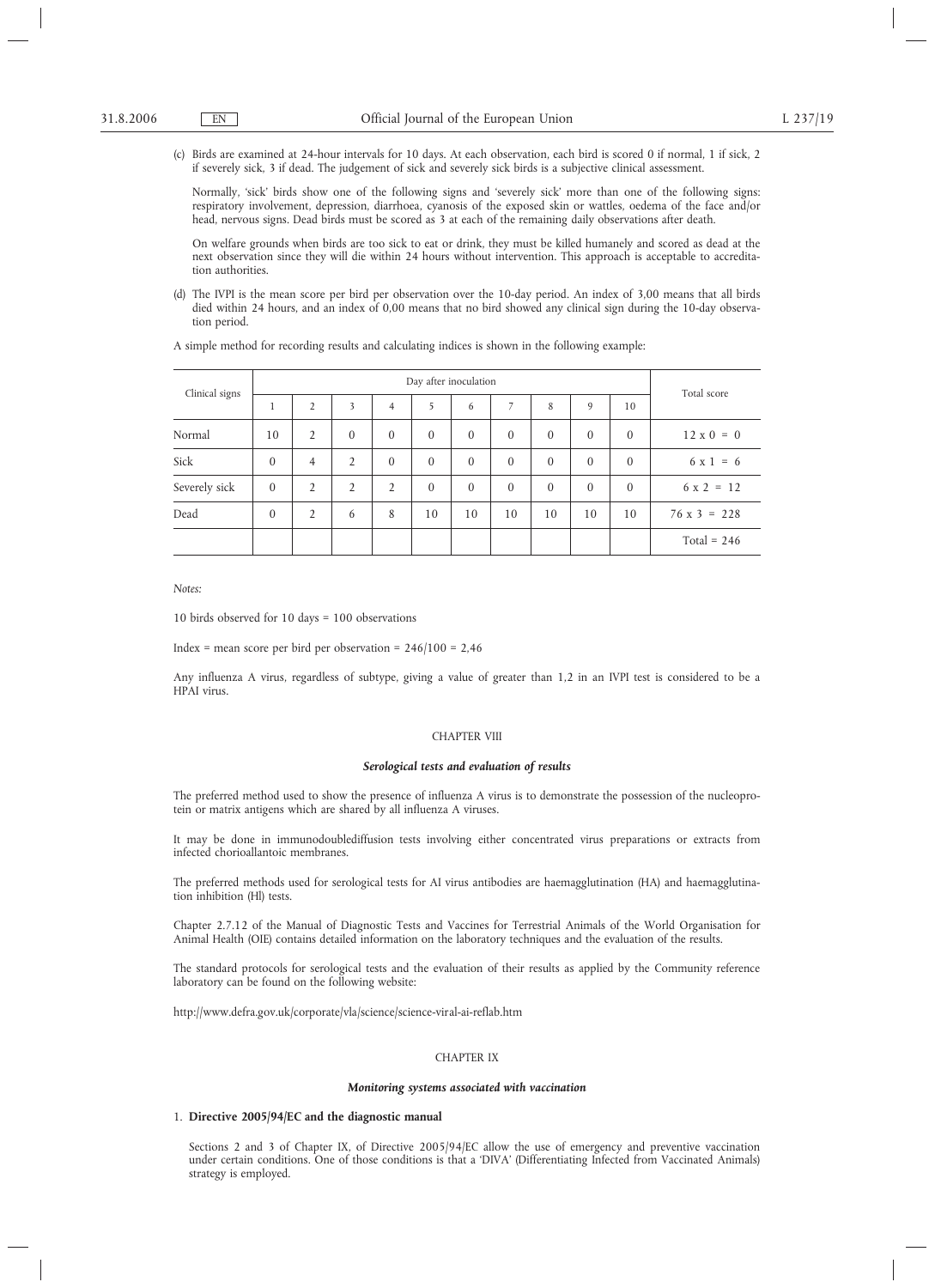Vaccination must be aimed at preventing the infection and subsequent spreading of virus between flocks. There is indisputable evidence to show vaccination increases the amount of virus needed to infect birds and decreases the amount of virus excreted. However, although vaccinated birds do no longer develop clinical signs they can still spread virus when challenged. Thus HPAI viruses of H5 and H7 subtypes could circulate unnoticed for some time in a flock with suboptimal levels of immunity in the same way that LPAI viruses could do in an unvaccinated flock. There is therefore a need to be able to identify virus positive vaccinated flocks that have become infected with field virus so that other control measures, such as stamping out, can be implemented.

#### 2. **Use of sentinels for monitoring infection**

At the flock level, a simple method is to regularly monitor sentinel birds left unvaccinated in each vaccinated flock, but this approach does have some management problems, particularly in identifying the sentinels especially in large flocks. The contact between the sentinels and the vaccinated birds must be ensured.

#### 3. **DIVA laboratory test for monitoring infection**

As an alternative or in addition, testing for field exposure may be performed on the vaccinated birds itself by using DIVA laboratory tests. Several test systems have been developed in recent years that also allow the detection of field challenge of vaccinated birds. One method that has proved workable is the use of a vaccine containing a virus of the same haemagglutinin (H) subtype but a different neuraminidase (N) from the prevailing field virus. Antibodies to the N of the field virus act as natural markers of infection.

That system was used in Italy following the re-emergence of a LPAI H7N1 virus in 2000. In order to supplement direct control measures, a DIVA strategy was implemented using a vaccine containing H7N3 to combat an H7N1 field infection. Vaccinated and field exposed birds were differentiated using a serological test to detect specific anti-N1 antibodies. The same strategy was used to control LPAI caused by H7N3 in Italy in 2002 to 2003, in this case with an H7N1 vaccine and a serological test detecting antibodies against N3 specifically. In both cases vaccination with stamping out using this DIVA strategy resulted in eradication of the field virus.

Problems with that system arise if a field virus emerges that has the same N antigen as the existing field virus but are of another H subtype than H5 or H7 or if subtypes with the same N antigens are already circulating in the field. Particularly ducks are known to be carriers of more than one subtype. There was also a need to develop a suitable test that would allow the routine monitoring of flocks for anti-neuraminidase antibodies. In Italy an 'ad hoc' serological test based on an indirect fluorescent antibody assay, using as an antigen N proteins expressed by baculovirus recombinants was developed and used. That may have wider and easier application when an ELISA test is developed.

The use of vaccines containing only HA, such as recombinant vector vaccines, allows classical AGID tests or ELISA tests based on nucleoprotein, non-structural protein or matrix proteins to be used to detect infection in vaccinated birds.

For inactivated vaccines, a test that detects antibodies to the non-structural virus protein that are only produced during natural infection has been described. Such a system is yet to be validated in the field, but has the limitation that natural infection of a flock with any influenza virus, irrespective of subtype results in the production of antibodies directed against the non-structural protein.

The development of rapid and sensitive virus-detection methods, especially those that can be automated, such as real time RT-PCR, means that these could be used for simple widespread and regular testing of vaccinated birds for the presence of field virus. Agent detection, however, will be limited to a short window in the acute phase of the infection and cannot be used to conclude that a flock was not exposed to the virus in the past. This approach is most appropriate to the testing of vaccinated birds prior to movement to demonstrate freedom from active infection.

The number of samples to be tested by the systems of choice must enable the exclusion of a prevalence of AI virus infection in a flock of more than 15 % with confidence level of 95 %.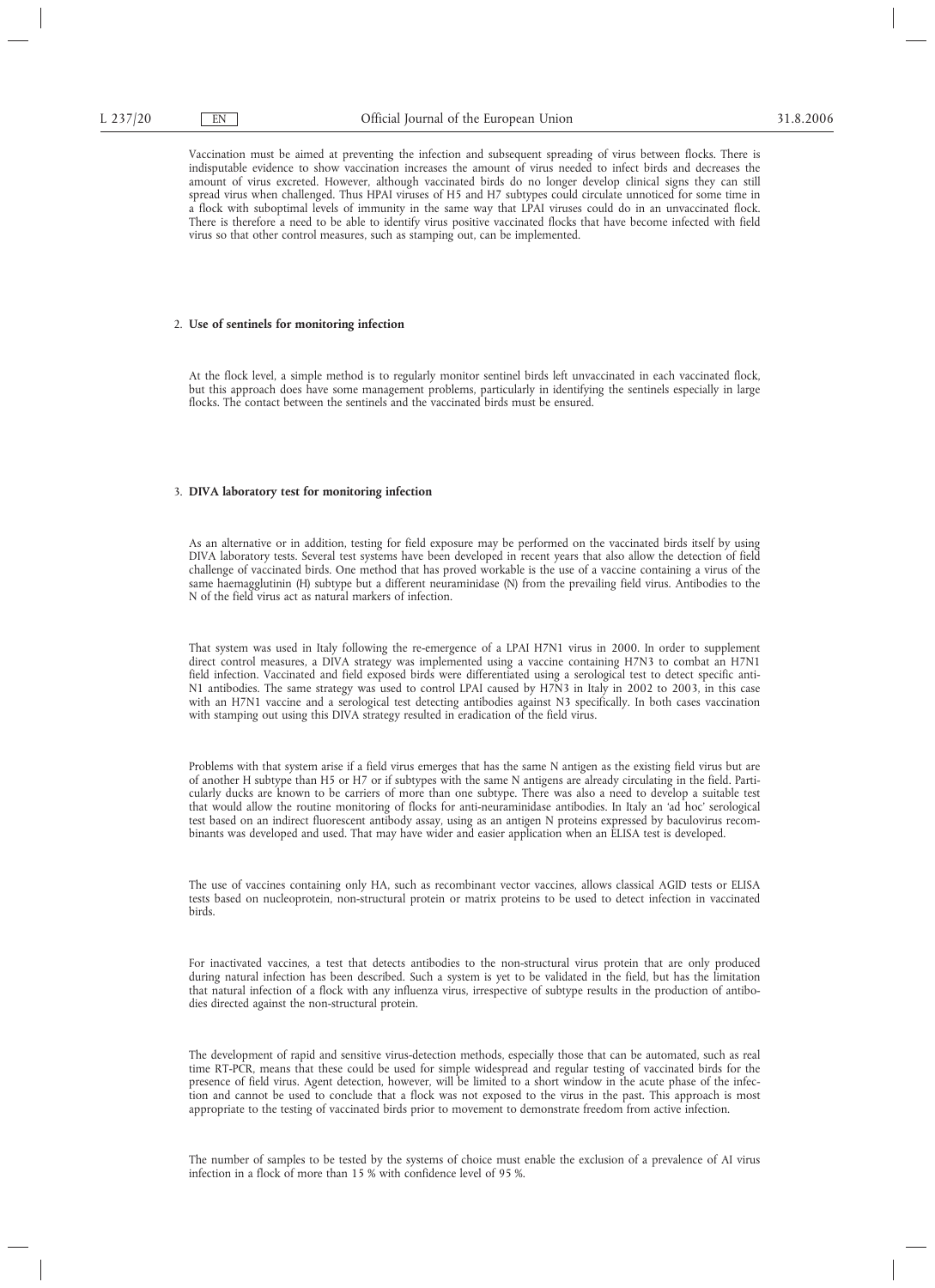# CHAPTER X

# *Strategies in the diagnosis of AI*

As set out in Annex IV to Directive 2005/94/EC, decisions to apply measures in specific areas or contact holdings and the severity of those measures may vary greatly with the magnitude of the risk. Similarly, the required diagnostic confirmation of disease is likely to be balanced against the prevailing situation, the magnitude of the hazard and the degree of risk. Veterinary authorities need to make decisions on diagnostic evidence that balance the rapid control and eradication of disease against the potential impact of misdiagnosis. Such judgements have to be made against the background of many factors at the time, but certain situations can be predicted.

| Disease situation                                                                      | Potential problem                                                                     | Diagnostic criteria                                                                                                                                                                                            |  |  |  |
|----------------------------------------------------------------------------------------|---------------------------------------------------------------------------------------|----------------------------------------------------------------------------------------------------------------------------------------------------------------------------------------------------------------|--|--|--|
| Non specific signs, no official suspi-<br>cion                                         | Isolated holding                                                                      | Carry out rapid detection based on M gene<br>RT-PCR. Differential diagnosis as required                                                                                                                        |  |  |  |
| Primary suspected outbreak                                                             | Isolated holding                                                                      | Carry out full diagnostic testing, virus isola-<br>tion and characterisation                                                                                                                                   |  |  |  |
| Primary suspected outbreak                                                             | Holding in<br>densely populated<br>poultry area                                       | Carry out full diagnostic testing, virus isola-<br>tion and characterisation, but concentrate<br>on rapid detection and characterisation<br>methods especially those based on RT-PCR<br>and sequencing $(1)$ . |  |  |  |
| Second and subsequent suspected<br>outbreaks                                           | Isolated holdings, epidemiologi-<br>cally linked to primary suspected<br>outbreak     | Concentrate on rapid detection and charac-<br>terisation methods especially those based<br>on RT-PCR and sequencing (1).                                                                                       |  |  |  |
| Second and subsequent suspected<br>outhreaks                                           | Holdings in densely populated<br>poultry area or with many epide-<br>miological links | Rely on rapid detection methods that give<br>the earliest evidence of the presence of any<br>AI virus $(1)$ .                                                                                                  |  |  |  |
| Multiple suspected outbreaks or<br>disease spreading rapidly including<br>surveillance | Spread will become uncontrollable<br>without rapid intervention                       | Rely on rapid detection methods that give<br>the earliest evidence of the presence of any<br>AI virus or rely on clinical signs (1).                                                                           |  |  |  |

( 1) For these full sampling should be carried out and samples stored for later evaluation.

# CHAPTER XI

# *Diagnosis of infection with AI viruses in pigs and other mammals*

# 1. **AI in pigs**

AI viruses readily infect pigs and although replication is in most cases relatively restricted, there is a potential that infected pigs could transmit the disease to poultry and other susceptible animals. To date, there is no evidence from the field that infected pigs transmit AI viruses of H5 and H7 subtypes.

Experience gained during the outbreak in the Netherlands in 2003 indicated that H7N7 infected pigs did not show clinical signs that could be attributed to the H7N7-infection. Moreover, apparently no diseased pigs have been reported to date during the H5N1 outbreak in Asia and elsewhere.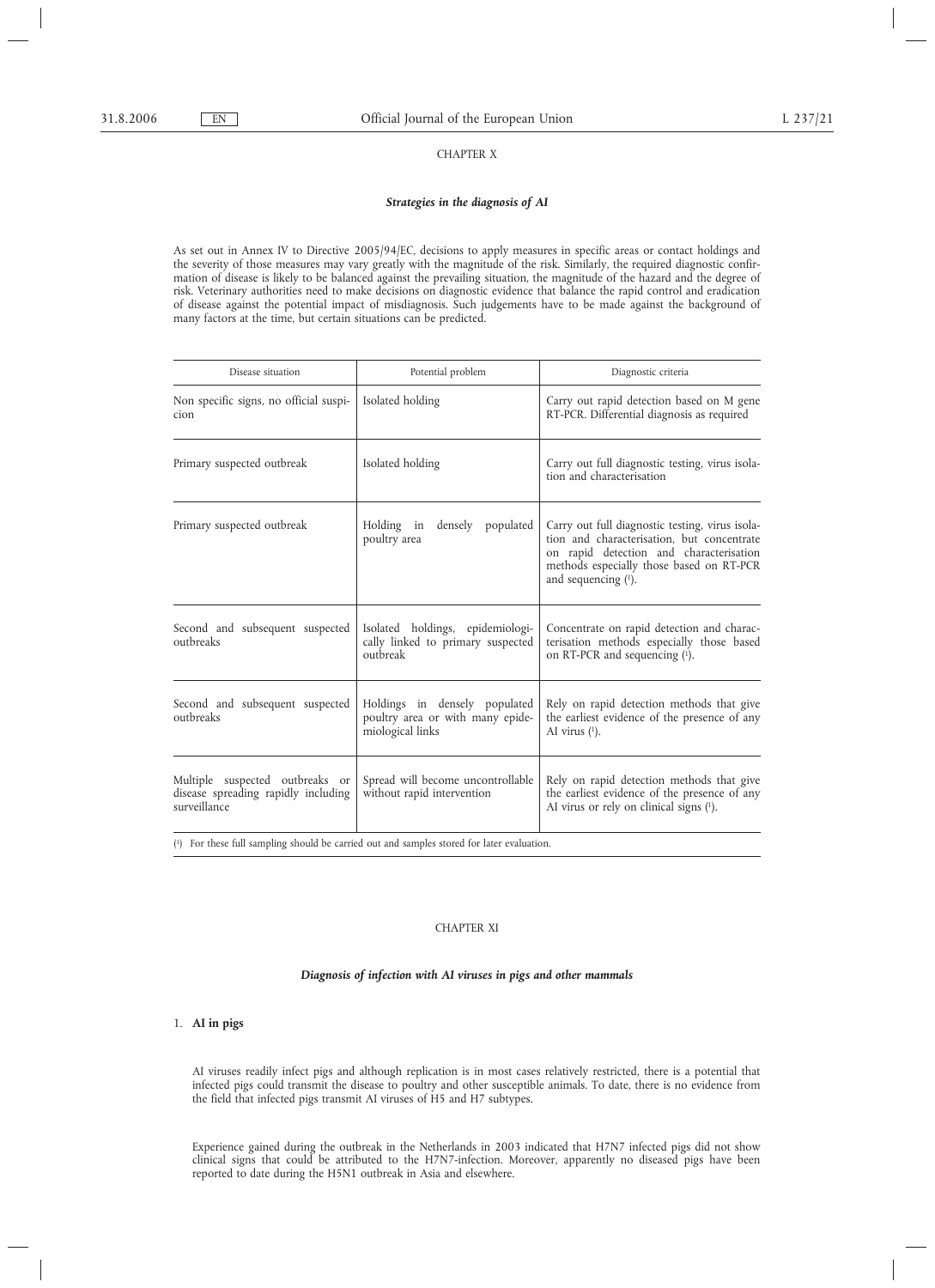Therefore, clinical signs may not be relied upon to indicate whether pigs are infected although clinical presentation due to infection of pigs with other influenza viruses of avian origin, can occur once a virus has become adapted to the host. The diagnosis of AI virus infections of pigs is essentially similar to diagnosis for avian species, relying on virus isolation, molecular techniques and detection of specific antibodies using haemagglutination inhibition tests. There are, however, certain differences and none of the tests are fully validated for the use in pigs to confirm infection with AI viruses.

# 2. **Samples for virus isolation**

AI virus infections in pigs are usually restricted to the respiratory tract and samples must be respiratory tract tissues and, if appropriate, oropharyngeal or nasal swabs, preferably taken from pigs showing signs of that disease. These samples and swabs may be processed for virus isolation or molecular detection of virus, using the same techniques described above for samples from birds. However, when using PCR techniques, proper controls must be used to ensure that the amplification is not inhibited by substances in the samples from pigs.

#### 3. **Inoculation and incubation of eggs**

To isolate mammalian influenza viruses in 9- to 11-day-old embryonated fowls' eggs it is usual practice to inoculate each egg via the allantoic cavity and into the amniotic cavity. However, when testing pigs in contact with AI viruses, when virus has had little opportunity to adapt, allantoic cavity inoculation is probably sufficient.

Similarly, 35 °C is usually recommended for the incubation temperature for isolation of mammalian influenza A viruses, but again for viruses poorly adapted to pigs,  $37 \text{ °C}$  is not be detrimental to virus isolation.

# 4. **Test for specific antibodies in HI tests**

Virus isolation or molecular detection are likely to be the most sensitive for determining AI virus infections of pigs. However, serological responses in pigs have been detected in the absence of virus isolation or detection. HI tests, using pig sera, require some modifications to the test used for avian sera referred to in Chapter VIII.

Pig sera are notorious for their property of non-specific inhibition in HI tests and therefore each serum sample must be treated with a receptor destroying enzyme (RDE) to prevent this from occurring. The following method must be used:

- (a) To 100 µl of pig antiserum add 400 µl RDE (predetermined working dilution) and mix thoroughly.
- (b) Incubate at  $37 \text{ °C}$  for one hour.
- (c) Then incubate for 30 minutes at 56  $\degree$ C.
- (d) Cool samples at  $4 \,^{\circ}$ C for a minimum of 15 minutes.
- (e) Add 10 µl of 30 % (v/v packed cells) chick red blood cells and mix vigorously.
- (f) Incubate at 4  $\degree$ C overnight. Alternatively, if it is essential to use samples same day, incubate at 37  $\degree$ C for one hour and centrifuge at 300 x g for five minutes.

The treated serum is then used in HI tests as described for avian sera in paragraph [..], the initial dilution is 1:10. A set of sera of pigs with a known sero-negative status regarding AI must be used to assess the specificity of the HI test for the virus strain to be used (see use of virus strain for serology derived from the outbreak; Chapter VIII). During the outbreak in the Netherlands in 2003 up to 2,6 % non-specific reactors were detected in the HI test using pig sera that were collected independently of the outbreak

### 5. **Sampling of pigs**

Particularly on farms that keep both pigs and poultry, either mixed or in separate houses, pigs are at risk of becoming infected with AI directly or indirectly via contact with poultry or poultry products. To exclude such infection, oropharyngeal or nasal swabs and blood samples must be collected according to the procedures described in point 8.21 of Chapter IV. Samples must be obtained from pigs that show clinical signs of the disease. However, when they do not show any clinical signs, samples may be collected at random over all sections of the house. If available in the laboratory, swabs must be tested in rapid molecular tests and/or virus isolation. The RT-PCR must have been appropriately validated and have a sensitivity at least equivalent to virus isolation in eggs for influenza A viruses.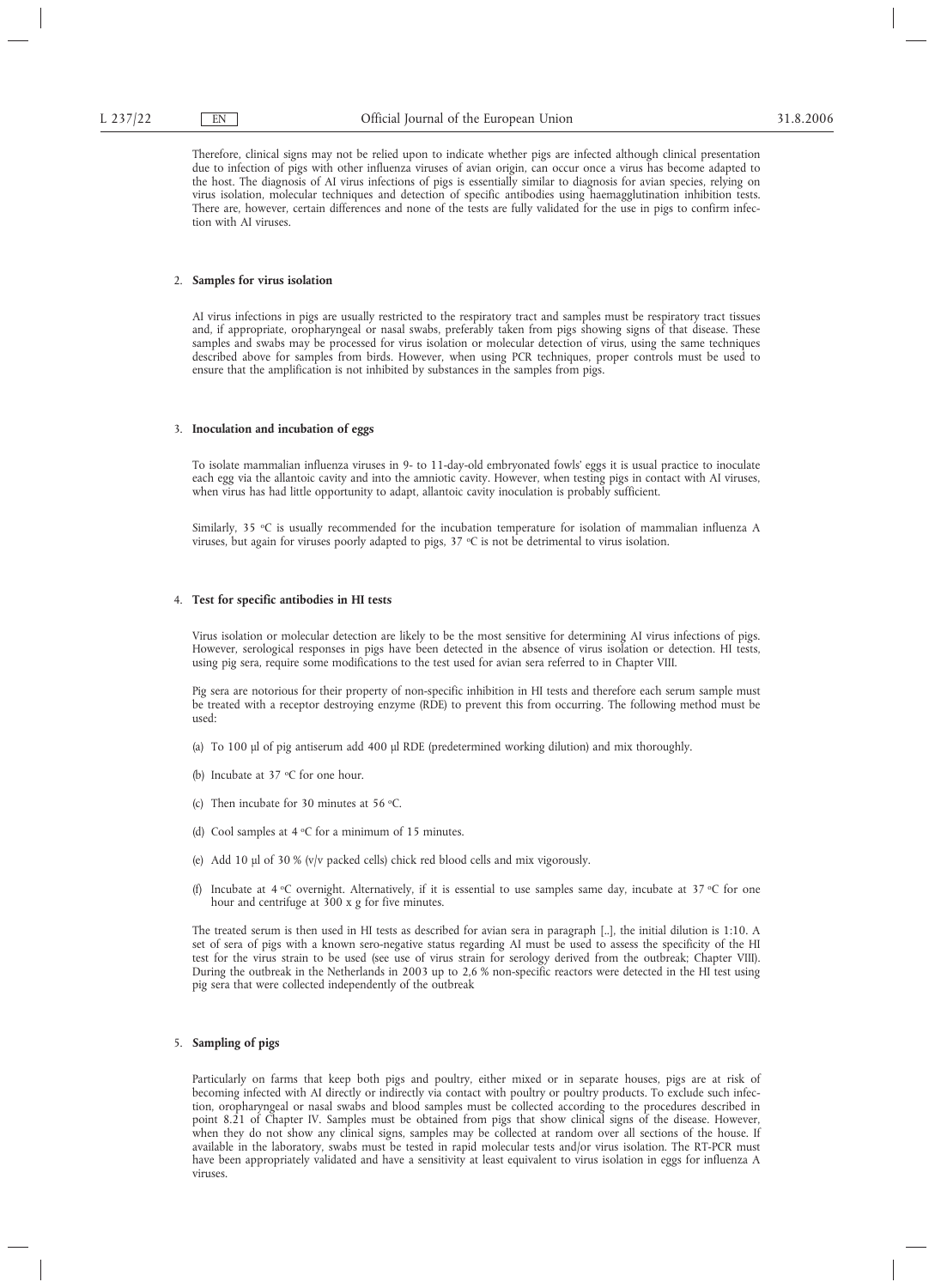Two to four weeks after culling of the AI infected poultry, at least 60 blood samples must be collected from pigs in such a way that at least some samples are obtained from groups of pigs that are in direct contact with each other. Samples must be tested in the HI test using virus derived from the poultry outbreak. Samples from both the acute and convalescent phases must be tested in the same test. Positive samples can be confirmed using virus neutralisation and/or Western blot analyses.

When any of those samples test positive, an epidemiological investigation on all pig farms located within the protection zone must be carried out, irrespective whether they are of mixed type or not.

# 6. **AI viruses in other mammals other than pigs**

Investigations in other mammals other than pigs which are susceptible to AI including cats must be undertaken. With specific reference to HPAI H5N1, the following must be carried out for testing cats:

Gross pathological lesions, associated with viral replication, concentrate on the lungs and liver, therefore samples for virological investigations must preferably be taken from these organs of dead animals. In living animals, preferably tracheal/oropharyngeal swabs must be taken for virus detection. In addition, faecal swabs can be taken separately.

Blood samples to be examined in HI assays require heat treatment for 56  $\degree$ C for 30 minutes and RDE treatment can be omitted.

### CHAPTER XII

#### *Minimum safety requirements for the transport of samples*

1. The transport of samples in which pathogens are known to be present or suspected of being present are the subject of strict national and international regulations that must be adhered to at all times. Virus isolates are not classified as diagnostic samples but must be packaged in accordance with international standards.

The instructions set out in this chapter are for air transport, but similar packaging must be used for land or sea transport of samples.

# 2. **Packing diagnostic specimens for transport**

Diagnostic specimens transported under the IATA Regulations are assigned to UN identification number 2814, 2900, or 3373, as relevant.

The shipper and not the transport company is responsible for the shipment until the package reaches the consignee.

#### 3. **Primary packaging**

- (a) Primary receptacle(s) must be water tight, for example, screw caps must be sealed with parafilm or adhesive tape or similar protections taken.
- (b) Multiple primary receptacles must be wrapped individually to prevent breakage.
- (c) When determining the volume of diagnostic specimens being shipped, the viral transport media must be taken into account.
- (d) Primary receptacle(s) must not contain more than 500 ml or 500 g.

The entire contents of the primary receptacle is the diagnostic specimen.

# 4. **Secondary packaging**

- (a) Enough absorbent material in the secondary container to absorb the entire contents of all primary receptacles in case of leakage or damage must be used.
- (b) Secondary packaging must meet the IATA packaging requirements for diagnostic specimens including 1,2 metres (3,9 feet) drop test procedure. Since infectious substance packaging surpasses the requirements for diagnostic specimen packaging, in the IATA Packing Instruction 602, it may be used.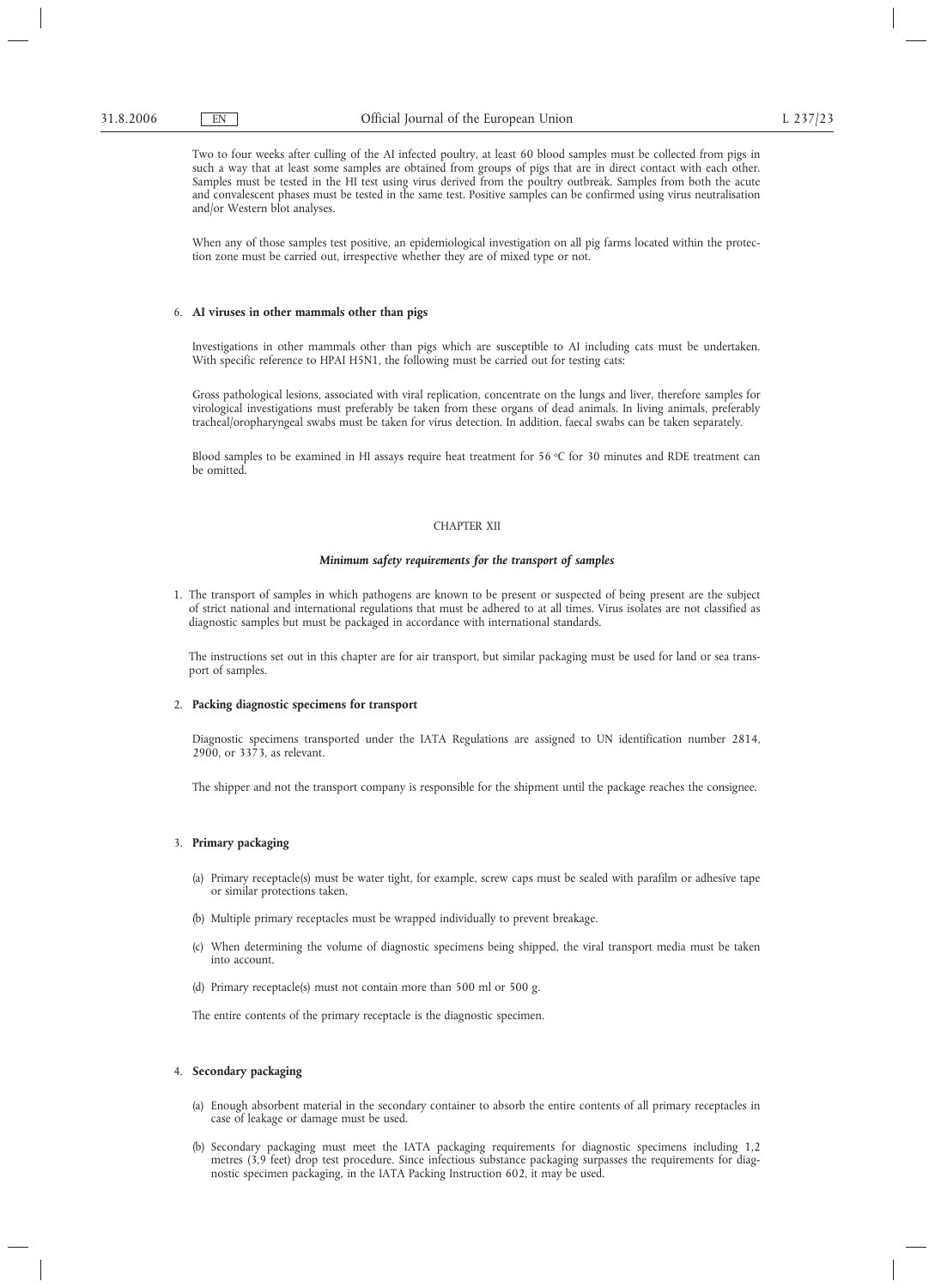(c) Infectious substance packaging must have the required specification markings on packaging (UN will be in a circle), for example:

# '**UN 4G/CLASS 6.2/99/GB/2450**'

- (d) Secondary packaging must be watertight. The packaging manufacturer or other authorised party's packing instructions, included with the secondary packaging, must be followed.
- (e) Secondary packaging must be at least 100 mm (four inches) in the smallest overall external dimension.
- (f) Secondary packaging must be large enough for shipping documents, such as an air waybill.

# 5. **Outer packaging**

- (a) The outer packaging must not contain more than 4 l or 4 kg.
- (b) If required, either dry ice or wet ice must be placed outside the secondary packaging. If using dry ice the packaging must permit the release of carbon dioxide gas and not allow a build-up of pressure that could rupture the packaging. If using wet ice, the packaging must be leak-proof.

Each package and the air waybill must be marked with the following exact wording:

# **'UN 3373 DIAGNOSTIC SPECIMEN PACKED IN COMPLIANCE WITH IATA PACKING INSTRUCTION 650'**

- (c) An itemised list of contents must be enclosed between the secondary packaging and the outer packaging.
- (d) The outer packaging must be placed in a sealed plastic bag to protect from moisture.
- (e) A Shipper's Declaration for Dangerous Goods is not required.

# CHAPTER XIII

### *Dispatch of viruses and samples to the Community reference laboratory*

1. The samples to be sent to the Community reference laboratory need to comply with the recommendations for the transport of dangerous pathogens within the Community and also regulations and legislation in force in the United Kingdom.

The instructions set out in this chapter must be followed.

#### 2. **Dispatch of viruses or other materials to the Community reference laboratory**

- (a) All materials must be packed in accordance with the instructions set out in this Chapter.
- (b) The outer packaging must be marked as follows:

'ANIMAL PATHOGEN — PACKAGE ONLY TO BE OPENED AT THE AVIAN VIROLOGY SECTION, VLA, WEYBRIDGE. IMPORTATION AUTHORISED BY LICENCE NUMBER ....\*...... ISSUED UNDER THE IMPOR-TATION OF ANIMAL PATHOGENS ORDER.'

- (c) One of the following licence numbers must be inserted:
	- (i) for AI viruses: '**AHZ/2232/2002/5\***'
	- (ii) for tissues and other materials: '**AHZ/2074C/2004/3\***'

As those licence numbers are changed from time to time laboratories sending samples must ensure that they use the current licence numbers before sending packages.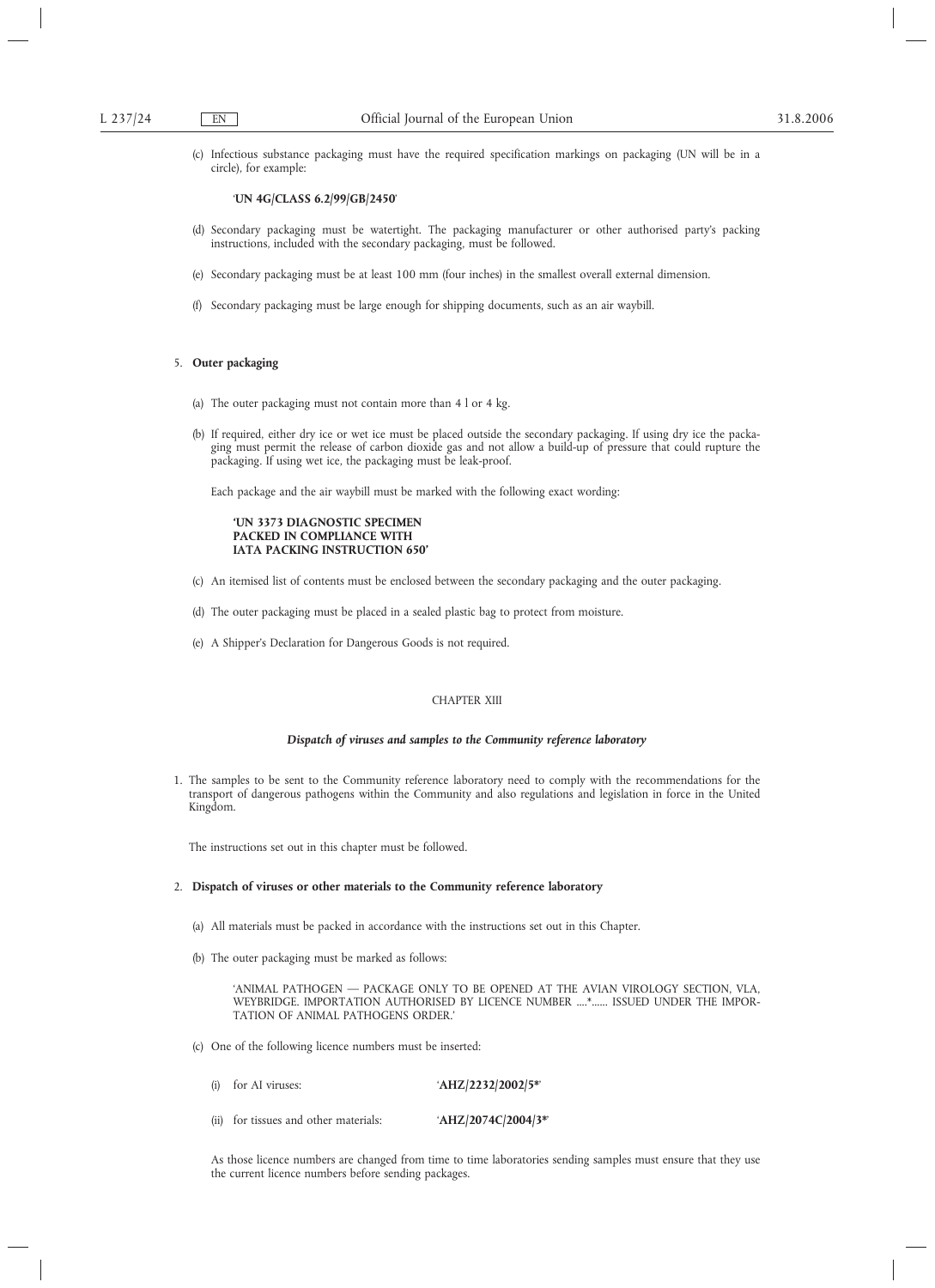(d) The package must be addressed to:

Avian Virology VLA Weybridge, New Haw, Addlestone, Surrey KT15 3NB United Kingdom

- (e) A letter must accompany the parcel with as much history about the isolates as possible, such as the species and age, area/country of isolation, any clinical history.
- (f) Packages must be sent by air mail or air freight.

If packages are sent by air freight, the airway bill number must be given to the Community reference laboratory by fax, telephone, or e-mail before arrival of the materials.

Packages sent by air freight, must be clearly marked as follows:

'**CARE OF TRANSGLOBAL**' to ensure rapid processing at the airport.

*Community reference laboratory contacts*

Ian H. Brown, Director of the Reference Laboratory Direct tel. (44-1932) 35 73 39; Direct fax (44-1932) 35 72 39; E-mail: i.h.brown@vla.defra.gsi.gov.uk

Ruth Manvell, Reference Laboratory Manager Direct tel. (44-1932) 35 77 36 or (44-1932) 35 77 08 Direct fax (44-1932) 35 78 56 E-mail: r.manvell@vla.defra.gsi.gov.uk

# CHAPTER XIV

# *Minimum safety requirements for an AI diagnostic laboratory*

1. The safety requirements in diagnostic laboratories working with AI viruses must cover both the containment of the viruses as a threat to animal health and the protection of those working in the laboratory (and those outside) from any zoonotic risk.

In the Community, the minimal safety requirements for laboratories are set out in the several Directives. In addition, operational aspects are described and set out in underlying European Norms (EN). For the operation of laboratories for diagnostic purposes there are additional regulations (EN), such as good laboratory practice.

# 2. **Community directives on laboratories**

**Council Directive 89/391/EEC** of 12 June 1989 on the introduction of measures to encourage improvements in the safety and health of workers at work (OJ L 183, 29.6.1989, p. 1).

**Council Directive 90/679/EEC** of 26 November 1990 on the protection of workers from risks related to exposure to biological agents at work (seventh individual Directive within the meaning of Article 16(1) of Directive 89/391/EEC) (OJ L 374, 31.12.1990, p. 1).

If there is diagnostic done by Polymerase Chain Reaction (PCR) and cloning of PCR-products into a bacterial plasmid for propagation, for example, for the purpose of DNA-sequencing, the following Directive and European Norms (EN) apply in addition to those two Directives:

**Council Directive 90/219/EEC** of 23 April 1990 on the contained use of genetically modified micro-organisms (OJ L 117, 8.5.1990, p. 1).

3. In addition to the Community Directives, European Norms (EN) must be recognised:

**EN 12128** Biotechnology. Laboratories for research, development and analysis. Containment levels of microbiology laboratories, areas of risk, localities and physical safety requirements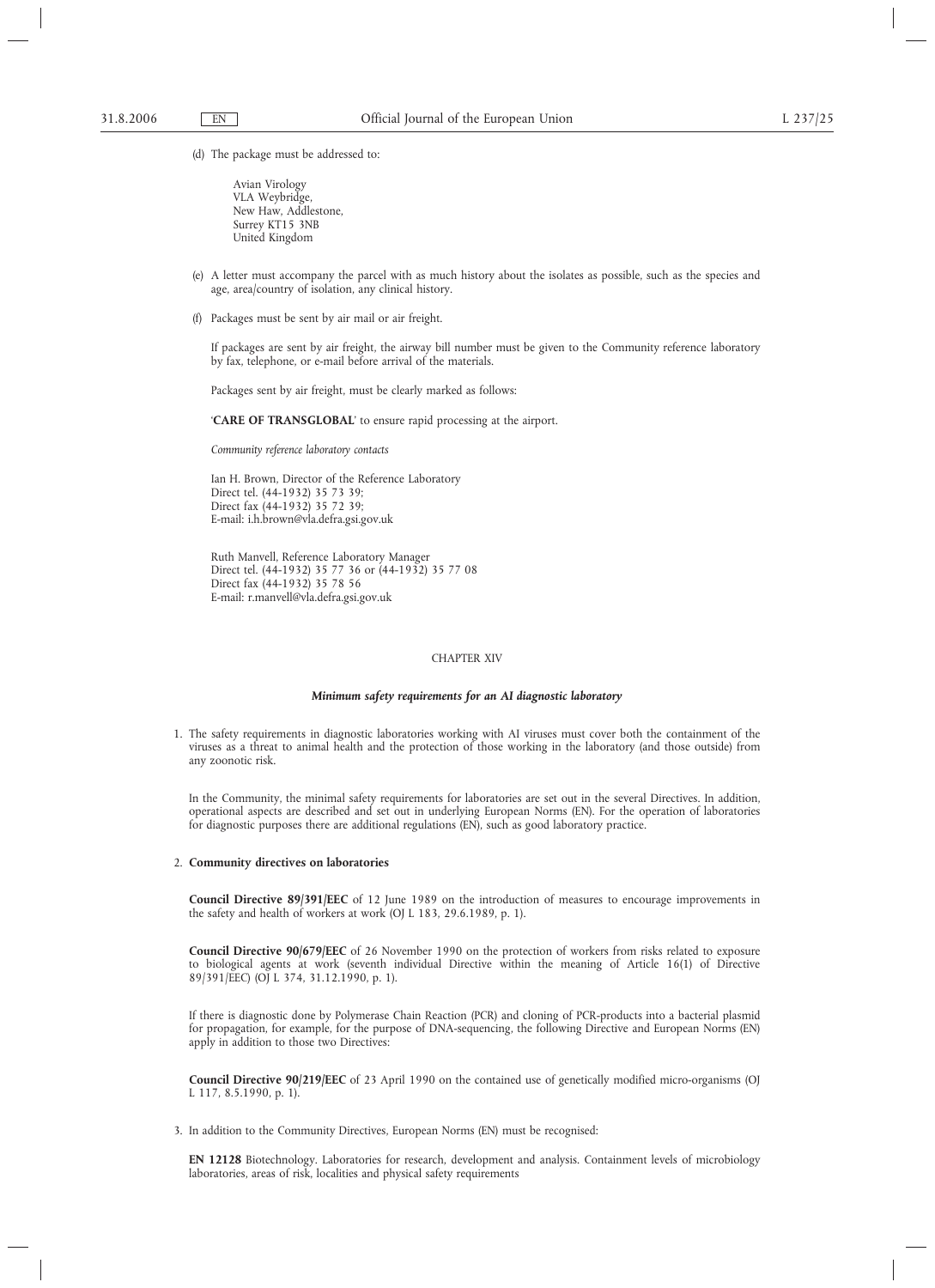**EN 12738** Biotechnology. Laboratories for research, development and analysis. Guidance for containment of animals inoculated with micro-organisms in experiments

**EN 12740** Biotechnology. Laboratories for research, development and analysis. Guidance for handling, inactivating and testing of waste

**EN 12741** Biotechnology. Laboratories for research, development and analysis. Guidance for biotechnology laboratory operations

For operating/managing a laboratory, the following conditions apply:

# 4. **Requirements for Laboratories (containment levels 1 to 4)**

In accordance with **Directive 2000/54/EC** of the European Parliament and of the Council of 18 September 2000 on the protection of workers from risks related to exposure to biological agents at work (seventh individual Directive within the meaning of Article 16(1) of Directive 89/391/EEC) (OJ L 262, 17.10.2000, p. 21), Directive 90/219/EEC and European Norms: EN 12128; EN 12740; EN 12741.

|                                                                                                                        | Containment level |                 |                       |                         |  |  |  |
|------------------------------------------------------------------------------------------------------------------------|-------------------|-----------------|-----------------------|-------------------------|--|--|--|
| Containment measures                                                                                                   | $\mathbf{1}$      | $\overline{2}$  | 3                     | $\overline{4}$          |  |  |  |
| Laboratory suite: isolation                                                                                            | no                | yes             | yes                   | yes                     |  |  |  |
| Laboratories separated by doors                                                                                        | no                | yes             | yes                   | yes                     |  |  |  |
| An observation window or alterna-<br>tive must be present so that occu-<br>pants can be seen                           | optional          | optional        | optional              | yes                     |  |  |  |
| Hand washing facilities must be<br>provided for personnel                                                              | yes               | yes             | yes                   | yes                     |  |  |  |
| Disinfecting facilities (hands) must be<br>provided                                                                    | optional          | yes             | yes                   | yes                     |  |  |  |
| Restricted access                                                                                                      | no                | yes             | yes                   | yes                     |  |  |  |
| Specific measures to control aerosol                                                                                   | no                | Yes<br>minimise | Yes<br>prevent        | Yes<br>prevent          |  |  |  |
| Biohazard sign on the door                                                                                             | no                | yes             | yes                   | yes                     |  |  |  |
| Shower                                                                                                                 | no                | no              | optional              | yes                     |  |  |  |
| Eye irrigation                                                                                                         | yes               | yes             | yes                   | yes                     |  |  |  |
| Laboratory: sealable for fumigation                                                                                    | no                | no              | yes                   | yes                     |  |  |  |
| Surfaces resistant to water, acids,<br>alkalis, solvents, disinfectants, decon-<br>tamination agents and easy to clean | Yes (bench)       | Yes (bench)     | Yes (bench,<br>floor) | Yes (bench,<br>floor)   |  |  |  |
| Entry to lab via airlock                                                                                               | no                | no              | optional              | yes                     |  |  |  |
| Negative pressure relative to the pres-<br>sure of the immediate environment                                           | no                | no              | optional              | yes                     |  |  |  |
| Extract and input air from laboratory<br>must be HEPA-filtered                                                         | no                | no              | yes (extract air)     | yes                     |  |  |  |
| Autoclave                                                                                                              | on site           | in the building | en suite              | in lab, double<br>ended |  |  |  |